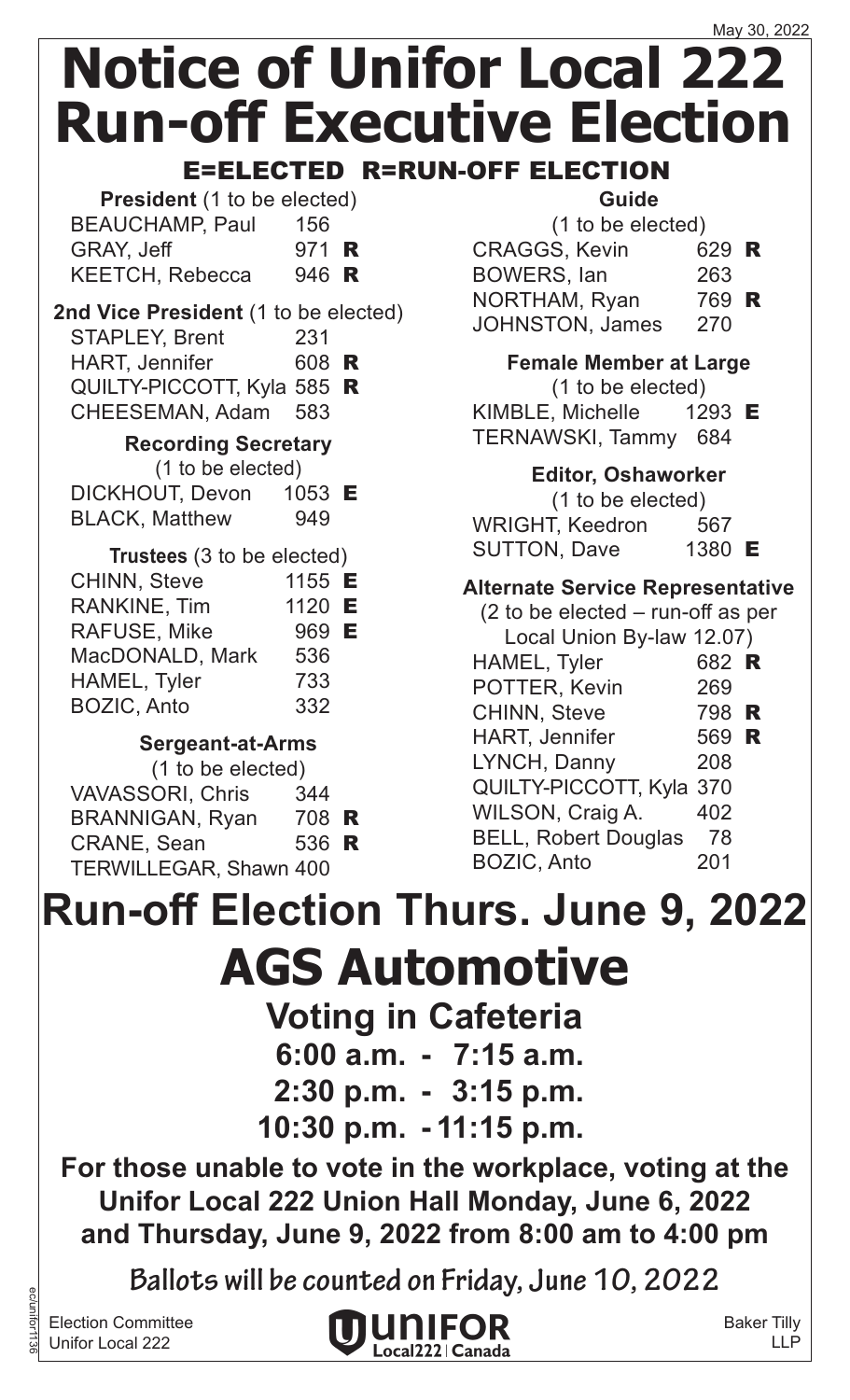| <b>President</b> (1 to be elected) |       |  |
|------------------------------------|-------|--|
| <b>BEAUCHAMP, Paul</b>             | 156   |  |
| GRAY, Jeff                         | 971 R |  |
| <b>KEETCH, Rebecca</b>             | 946 R |  |

### **2nd Vice President** (1 to be elected) STAPLEY, Brent 231

| <b>HART, Jennifer</b>      | 608 R |  |
|----------------------------|-------|--|
| QUILTY-PICCOTT, Kyla 585 R |       |  |
| CHEESEMAN, Adam 583        |       |  |

### **Recording Secretary**

| (1 to be elected)     |                   |  |
|-----------------------|-------------------|--|
| DICKHOUT, Devon       | 1053 $\mathsf{E}$ |  |
| <b>BLACK, Matthew</b> | 949               |  |

| Trustees (3 to be elected) |        |  |
|----------------------------|--------|--|
| <b>CHINN, Steve</b>        | 1155 E |  |
| <b>RANKINE, Tim</b>        | 1120 E |  |
| RAFUSE, Mike               | 969 E  |  |
| MacDONALD, Mark            | 536    |  |
| HAMEL, Tyler               | 733    |  |
| <b>BOZIC, Anto</b>         | 332    |  |

### **Sergeant-at-Arms**

| (1 to be elected)             |       |  |
|-------------------------------|-------|--|
| <b>VAVASSORI, Chris</b>       | 344   |  |
| <b>BRANNIGAN, Ryan</b>        | 708 R |  |
| <b>CRANE, Sean</b>            | 536 R |  |
| <b>TERWILLEGAR, Shawn 400</b> |       |  |
|                               |       |  |

### **Guide**

| (1 to be elected)      |       |  |
|------------------------|-------|--|
| <b>CRAGGS, Kevin</b>   | 629 R |  |
| <b>BOWERS, lan</b>     | 263   |  |
| NORTHAM, Ryan          | 769 R |  |
| <b>JOHNSTON, James</b> | 270   |  |
|                        |       |  |

**Female Member at Large** (1 to be elected) KIMBLE, Michelle 1293 E TERNAWSKI, Tammy 684

### **Editor, Oshaworker**

(1 to be elected) WRIGHT, Keedron 567 SUTTON, Dave 1380 E

### **Alternate Service Representative**

| $(2 \text{ to be elected} - \text{run-off as per})$ |
|-----------------------------------------------------|
| Local Union By-law 12.07)                           |

| <b>LOCAL OTHOLL DY-RIVE 12.077</b> |       |  |
|------------------------------------|-------|--|
| HAMEL, Tyler                       | 682 R |  |
| POTTER, Kevin                      | 269   |  |
| <b>CHINN, Steve</b>                | 798 R |  |
| <b>HART, Jennifer</b>              | 569 R |  |
| LYNCH, Danny                       | 208   |  |
| QUILTY-PICCOTT, Kyla 370           |       |  |
| WILSON, Craig A.                   | 402   |  |
| <b>BELL, Robert Douglas</b>        | 78    |  |
| <b>BOZIC, Anto</b>                 | 201   |  |
|                                    |       |  |

ec/unifor1136 **Android Industries Voting Locations & Times Gate 2 • Gate 6 • Gate 9 • Paint 5:30-7:30 am 1:30-4:30 pm 9:30 pm-12 midnight Gate 4 • Gate 21 5:30-7:30 am 1:30-4:30 pm 9:30 pm-1:00 am Run-off Election Tuesday, June 7, 2022 For those unable to vote in the workplace, voting at the Unifor Local 222 Union Hall Monday, June 6, 2022 and Thursday, June 9, 2022 from 8:00 am to 4:00 pm Ballots will be counted on Friday, June 10, 2022**

Election Committee Unifor Local 222

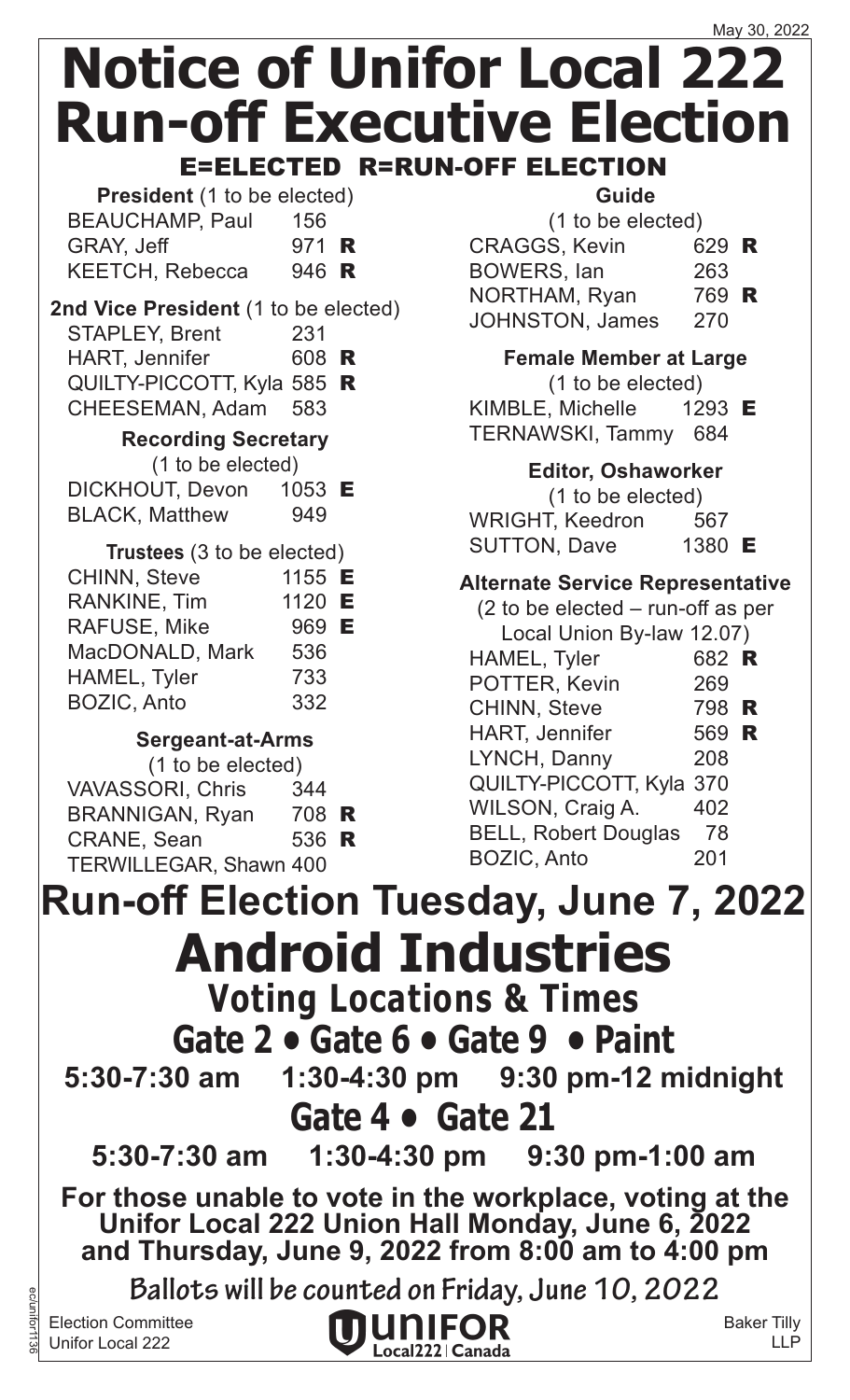| <b>President</b> (1 to be elected) |              |  |
|------------------------------------|--------------|--|
| <b>BEAUCHAMP, Paul</b>             | 156          |  |
| GRAY, Jeff                         | 971 <b>R</b> |  |
| <b>KEETCH, Rebecca</b>             | 946 R        |  |

### **2nd Vice President** (1 to be elected) STAPLEY, Brent 231

HART, Jennifer 608 R QUILTY-PICCOTT, Kyla 585 R CHEESEMAN, Adam 583

### **Recording Secretary**

- (1 to be elected)
- DICKHOUT, Devon 1053 E BLACK, Matthew 949

| Trustees (3 to be elected) |        |  |
|----------------------------|--------|--|
| <b>CHINN, Steve</b>        | 1155 E |  |
| <b>RANKINE, Tim</b>        | 1120 E |  |
| RAFUSE, Mike               | 969 E  |  |
| MacDONALD, Mark            | 536    |  |
| HAMEL, Tyler               | 733    |  |
| <b>BOZIC, Anto</b>         | 332    |  |

### **Sergeant-at-Arms**

|                               | (1 to be elected) |  |
|-------------------------------|-------------------|--|
| <b>VAVASSORI, Chris</b>       | 344               |  |
| <b>BRANNIGAN, Ryan</b>        | 708 R             |  |
| <b>CRANE, Sean</b>            | 536 R             |  |
| <b>TERWILLEGAR, Shawn 400</b> |                   |  |
|                               |                   |  |

### **Guide**

| (1 to be elected)      |       |  |
|------------------------|-------|--|
| <b>CRAGGS, Kevin</b>   | 629 R |  |
| <b>BOWERS, lan</b>     | 263   |  |
| NORTHAM, Ryan          | 769 R |  |
| <b>JOHNSTON, James</b> | 270   |  |
|                        |       |  |

**Female Member at Large**

(1 to be elected) KIMBLE, Michelle 1293 E

### TERNAWSKI, Tammy 684

### **Editor, Oshaworker**

(1 to be elected) WRIGHT, Keedron 567 SUTTON, Dave 1380 E

### **Alternate Service Representative**

| $(2)$ to be elected – run-off as per |       |  |
|--------------------------------------|-------|--|
| Local Union By-law 12.07)            |       |  |
| HAMEL, Tyler                         | 682 R |  |
| POTTER, Kevin                        | 269   |  |
| <b>CHINN, Steve</b>                  | 798 R |  |
| <b>HART, Jennifer</b>                | 569 R |  |
| LYNCH, Danny                         | 208   |  |
| QUILTY-PICCOTT, Kyla 370             |       |  |
| WILSON, Craig A.                     | 402   |  |
| <b>BELL, Robert Douglas</b>          | 78    |  |
| <b>BOZIC, Anto</b>                   | 201   |  |
|                                      |       |  |

## **Armada Toolworks Run-off Election Wed. June 8, 2022**

### **Voting Times / Lunchroom**

**6:30 a.m. - 7:15 a.m. 3:00 p.m. - 3:45 p.m. 11:30 p.m. - 12:15 a.m.**

**For those unable to vote in the workplace, voting at the Unifor Local 222 Union Hall Monday, June 6, 2022 and Thursday, June 9, 2022 from 8:00 am to 4:00 pm**

**Ballots will be counted on Friday, June 10, 2022**

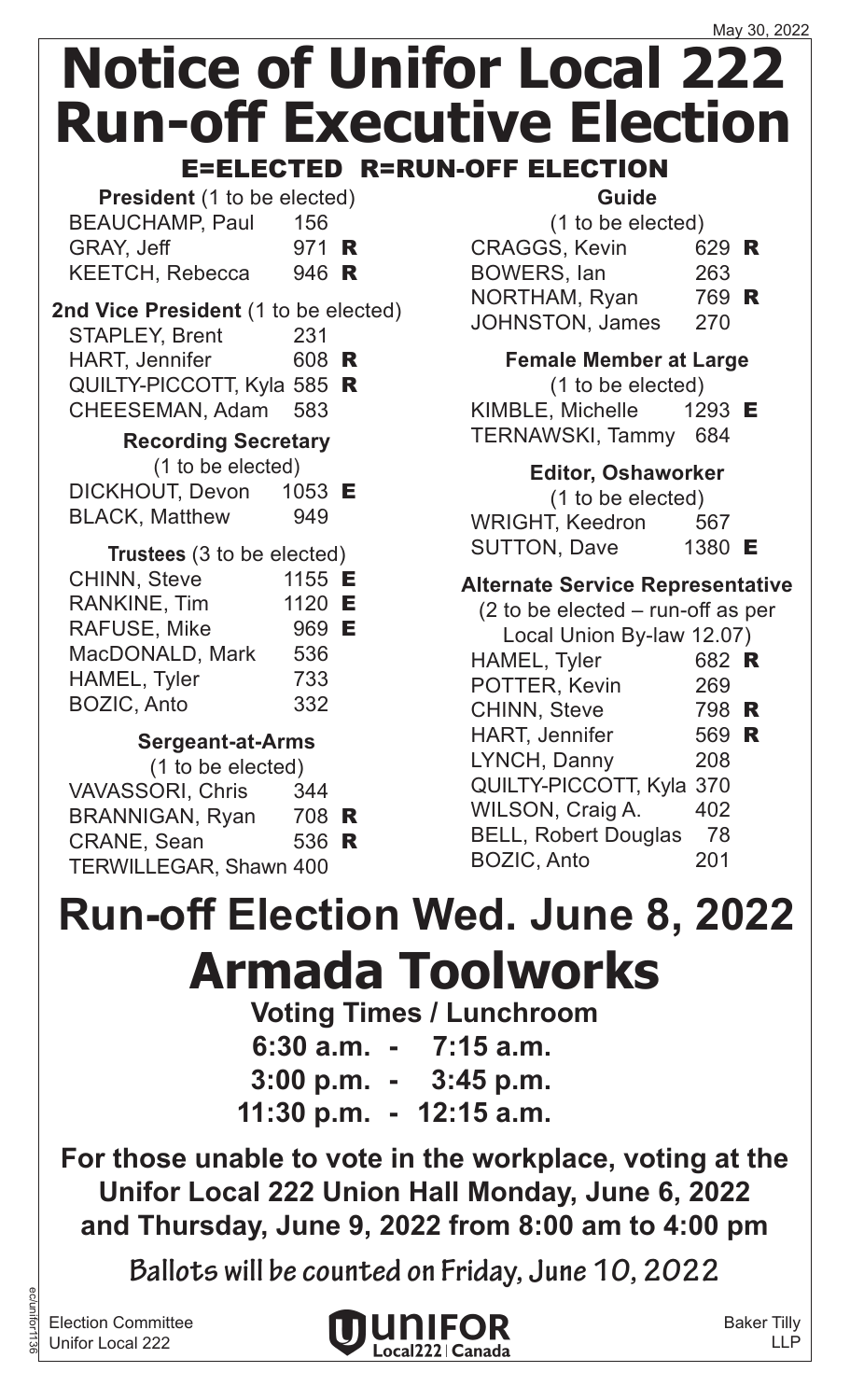**President** (1 to be elected) BEAUCHAMP, Paul 156 GRAY, Jeff 971 **R** KEETCH, Rebecca 946 R

### **2nd Vice President** (1 to be elected) STAPLEY, Brent 231

| <b>HART, Jennifer</b>      | 608 R |  |
|----------------------------|-------|--|
| QUILTY-PICCOTT, Kyla 585 R |       |  |
| CHEESEMAN, Adam 583        |       |  |

### **Recording Secretary**

|  |  | (1 to be elected) |
|--|--|-------------------|

| DICKHOUT, Devon       | 1053 $E$ |
|-----------------------|----------|
| <b>BLACK, Matthew</b> | 949      |

| 536 |                                                         |
|-----|---------------------------------------------------------|
| 733 |                                                         |
| 332 |                                                         |
|     | Trustees (3 to be elected)<br>1155 E<br>1120 E<br>969 E |

### **Sergeant-at-Arms**

| (1 to be elected)             |       |  |
|-------------------------------|-------|--|
| <b>VAVASSORI, Chris</b>       | 344   |  |
| <b>BRANNIGAN, Ryan</b>        | 708 R |  |
| <b>CRANE, Sean</b>            | 536 R |  |
| <b>TERWILLEGAR, Shawn 400</b> |       |  |
|                               |       |  |

### **Guide**

| (1 to be elected)      |       |  |
|------------------------|-------|--|
| <b>CRAGGS, Kevin</b>   | 629 R |  |
| <b>BOWERS, lan</b>     | 263   |  |
| NORTHAM, Ryan          | 769 R |  |
| <b>JOHNSTON, James</b> | 270   |  |
|                        |       |  |

**Female Member at Large** (1 to be elected) KIMBLE, Michelle 1293 E TERNAWSKI, Tammy 684

### **Editor, Oshaworker**

(1 to be elected) WRIGHT, Keedron 567 SUTTON, Dave 1380 E

### **Alternate Service Representative**

| $(2)$ to be elected – run-off as per |       |  |
|--------------------------------------|-------|--|
| Local Union By-law 12.07)            |       |  |
| HAMEL, Tyler                         | 682 R |  |
| POTTER, Kevin                        | 269   |  |
| <b>CHINN, Steve</b>                  | 798 R |  |
| <b>HART, Jennifer</b>                | 569 R |  |
| LYNCH, Danny                         | 208   |  |
| QUILTY-PICCOTT, Kyla 370             |       |  |
| WILSON, Craig A.                     | 402   |  |
| <b>BELL, Robert Douglas</b>          | 78    |  |
| <b>BOZIC, Anto</b>                   | 201   |  |
|                                      |       |  |

# **Durham Region Transit Run-off Election Wed. June 8, 2022**

| <b>Raleigh</b>           |  |  |  |
|--------------------------|--|--|--|
| $4:30$ a.m. - 9:00 a.m.  |  |  |  |
| $1:00$ p.m. $-6:00$ p.m. |  |  |  |

**Raleigh Westney**

**4:30 a.m. - 9:00 a.m. 4:30 a.m. - 9:00 a.m. 1:00 p.m. - 6:00 p.m. 1:00 p.m. - 6:00 p.m.**

**For those unable to vote in the workplace, voting at the Unifor Local 222 Union Hall Monday, June 6, 2022 and Thursday, June 9, 2022 from 8:00 am to 4:00 pm**

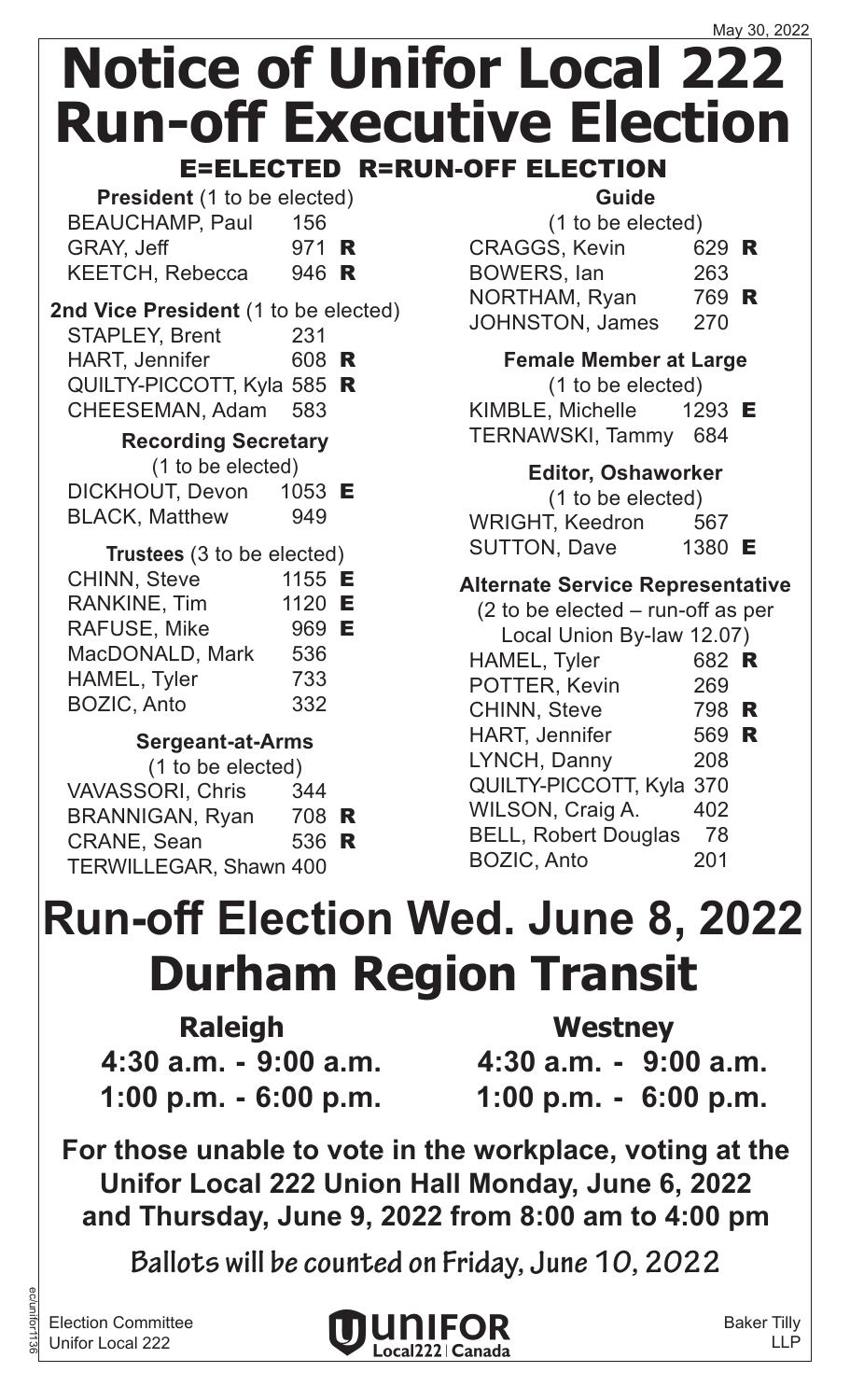### E=ELECTED R=RUN-OFF ELECTION

| <b>President</b> (1 to be elected) |              |  |
|------------------------------------|--------------|--|
| <b>BEAUCHAMP, Paul</b>             | 156          |  |
| GRAY, Jeff                         | 971 <b>R</b> |  |
| <b>KEETCH, Rebecca</b>             | 946 R        |  |

### **2nd Vice President** (1 to be elected)

| 231 |                     |                                     |
|-----|---------------------|-------------------------------------|
|     |                     |                                     |
|     |                     |                                     |
|     |                     |                                     |
|     | CHEESEMAN, Adam 583 | 608 R<br>QUILTY-PICCOTT, Kyla 585 R |

#### **Recording Secretary**

(1 to be elected)

| DICKHOUT, Devon       | 1053 $E$ |
|-----------------------|----------|
| <b>BLACK, Matthew</b> | 949      |

| Trustees (3 to be elected) |        |  |
|----------------------------|--------|--|
| <b>CHINN, Steve</b>        | 1155 E |  |
| <b>RANKINE, Tim</b>        | 1120 E |  |
| RAFUSE, Mike               | 969 E  |  |
| MacDONALD, Mark            | 536    |  |
| HAMEL, Tyler               | 733    |  |
| <b>BOZIC, Anto</b>         | 332    |  |

### **Sergeant-at-Arms**

| (1 to be elected)             |       |  |
|-------------------------------|-------|--|
| <b>VAVASSORI, Chris</b>       | 344   |  |
| <b>BRANNIGAN, Ryan</b>        | 708 R |  |
| <b>CRANE, Sean</b>            | 536 R |  |
| <b>TERWILLEGAR, Shawn 400</b> |       |  |

### **Guide**

| (1 to be elected) |                        |       |  |
|-------------------|------------------------|-------|--|
|                   | <b>CRAGGS, Kevin</b>   | 629 R |  |
|                   | <b>BOWERS, lan</b>     | 263   |  |
|                   | NORTHAM, Ryan          | 769 R |  |
|                   | <b>JOHNSTON, James</b> | 270   |  |
|                   |                        |       |  |

**Female Member at Large**

(1 to be elected)

KIMBLE, Michelle  $1293$  E TERNAWSKI, Tammy 684

### **Editor, Oshaworker**

(1 to be elected) WRIGHT, Keedron 567 SUTTON, Dave 1380 E

### **Alternate Service Representative**

| $(2)$ to be elected – run-off as per |       |  |
|--------------------------------------|-------|--|
| Local Union By-law 12.07)            |       |  |
| HAMEL, Tyler                         | 682 R |  |
| POTTER, Kevin                        | 269   |  |
| <b>CHINN, Steve</b>                  | 798 R |  |
| <b>HART, Jennifer</b>                | 569 R |  |
| LYNCH, Danny                         | 208   |  |
| QUILTY-PICCOTT, Kyla 370             |       |  |
| WILSON, Craig A.                     | 402   |  |
| <b>BELL, Robert Douglas</b>          | 78    |  |
| <b>BOZIC, Anto</b>                   | 201   |  |
|                                      |       |  |

# **Run-off Election Tues. June 7, 2022**

### **General Motors**

### **Gate 2 • Gate 6 • Paint**

**5:30-7:30 am 1:30-4:30 pm 9:30 pm-12 midnight**

### **Gate 4 • Gate 21**

**5:30-7:30 am 1:30-4:30 pm 9:30 pm-1:00 am For those unable to vote in the workplace, voting at the**

**Unifor Local 222 Union Hall Monday, June 6, 2022 and Thursday, June 9, 2022 from 8:00 am to 4:00 pm**

**Ballots will be counted on Friday, June 10, 2022**

Election Committee Unifor Local 222

ec/unifor1136



Baker Tilly LLP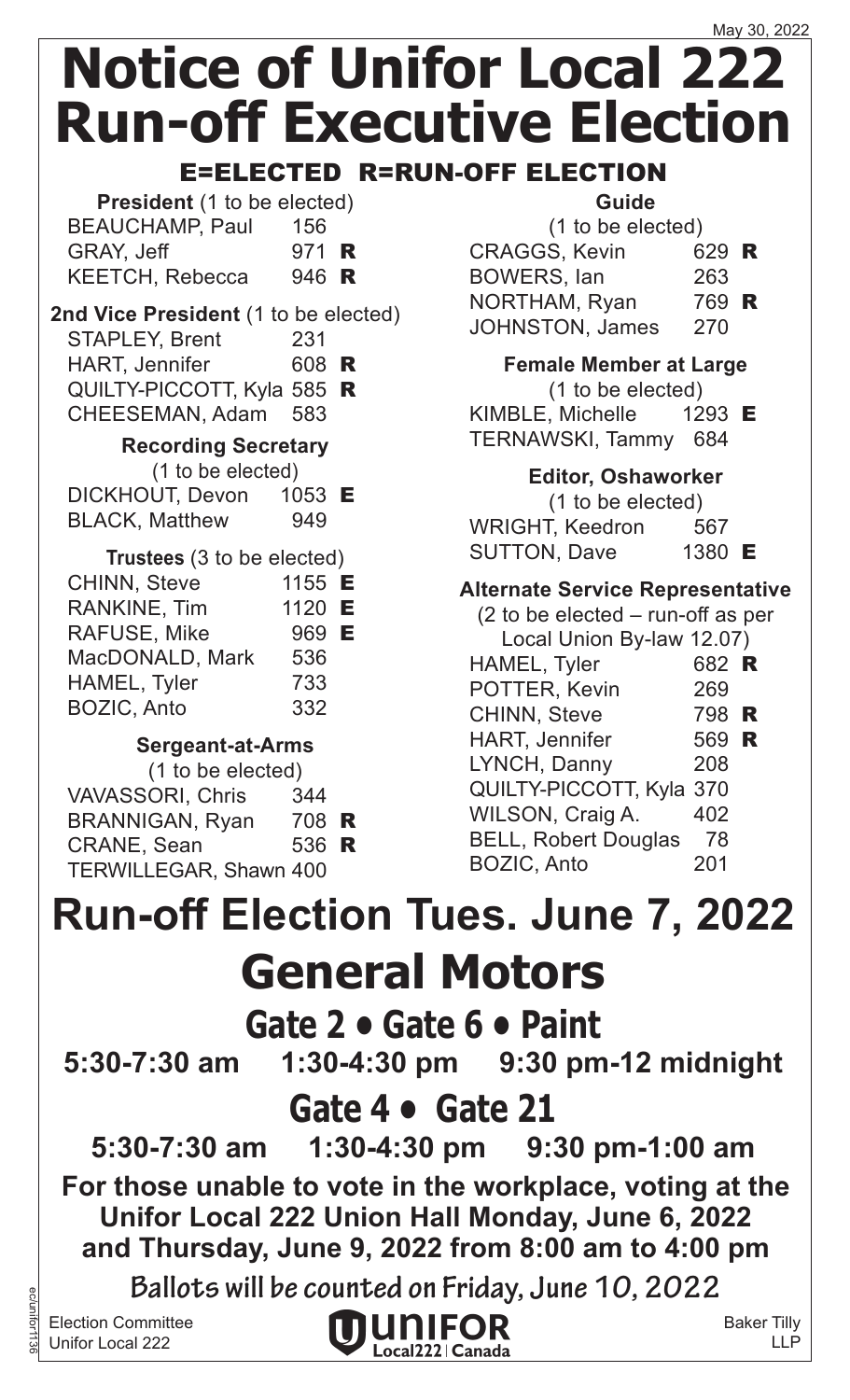### May 30, 2022 **Notice of Unifor Local 222 Run-off Executive Election**

### E=ELECTED R=RUN-OFF ELECTION

| <b>President</b> (1 to be elected) |              |  |
|------------------------------------|--------------|--|
| <b>BEAUCHAMP, Paul</b>             | 156          |  |
| GRAY, Jeff                         | 971 <b>R</b> |  |
| <b>KEETCH, Rebecca</b>             | 946 R        |  |

### **2nd Vice President** (1 to be elected)

| <b>Recording Secretary</b> |       |  |
|----------------------------|-------|--|
| CHEESEMAN, Adam 583        |       |  |
| QUILTY-PICCOTT, Kyla 585 R |       |  |
| <b>HART, Jennifer</b>      | 608 R |  |
| <b>STAPLEY, Brent</b>      | 231   |  |

(1 to be elected)

| DICKHOUT, Devon       | 1053 <b>E</b> |  |
|-----------------------|---------------|--|
| <b>BLACK, Matthew</b> | 949           |  |

| Trustees (3 to be elected) |        |  |
|----------------------------|--------|--|
| <b>CHINN, Steve</b>        | 1155 E |  |
| <b>RANKINE, Tim</b>        | 1120 E |  |
| <b>RAFUSE, Mike</b>        | 969 E  |  |
| MacDONALD, Mark            | 536    |  |
| HAMEL, Tyler               | 733    |  |
| <b>BOZIC, Anto</b>         | 332    |  |

### **Sergeant-at-Arms**

| (1 to be elected)             |       |  |
|-------------------------------|-------|--|
| <b>VAVASSORI, Chris</b>       | 344   |  |
| <b>BRANNIGAN, Ryan</b>        | 708 R |  |
| <b>CRANE, Sean</b>            | 536 R |  |
| <b>TERWILLEGAR, Shawn 400</b> |       |  |
|                               |       |  |

### **Guide**

| (1 to be elected)    |                      |  |
|----------------------|----------------------|--|
| <b>CRAGGS, Kevin</b> | 629 R                |  |
| BOWERS, Ian          | 263                  |  |
| $\blacksquare$       | $\neg \wedge \wedge$ |  |

NORTHAM, Ryan 769 **R** JOHNSTON, James 270

**Female Member at Large**

(1 to be elected)

KIMBLE, Michelle 1293 E TERNAWSKI, Tammy 684

### **Editor, Oshaworker**

(1 to be elected) WRIGHT, Keedron 567 SUTTON, Dave 1380 E

### **Alternate Service Representative**

| $(2)$ to be elected – run-off as per |       |   |
|--------------------------------------|-------|---|
| Local Union By-law 12.07)            |       |   |
| HAMEL, Tyler                         | 682 R |   |
| POTTER, Kevin                        | 269   |   |
| <b>CHINN, Steve</b>                  | 798   | R |
| <b>HART, Jennifer</b>                | 569 R |   |
| LYNCH, Danny                         | 208   |   |
| QUILTY-PICCOTT, Kyla 370             |       |   |
| WILSON, Craig A.                     | 402   |   |
| <b>BELL, Robert Douglas</b>          | 78    |   |
| <b>BOZIC, Anto</b>                   | 201   |   |
|                                      |       |   |

## **Run-off Election Mon., June 6, 2022**

## **Kerr Industries**

**Voting Times 6:30 a.m. - 7:30 a.m. 11:45 a.m. - 12:45 p.m. 2:45 p.m. - 3:45 p.m.**

**For those unable to vote in the workplace, voting at the Unifor Local 222 Union Hall Monday, June 6, 2022 and Thursday, June 9, 2022 from 8:00 am to 4:00 pm**

**Ballots will be counted on Friday, June 10, 2022**

Election Committee Unifor Local 222

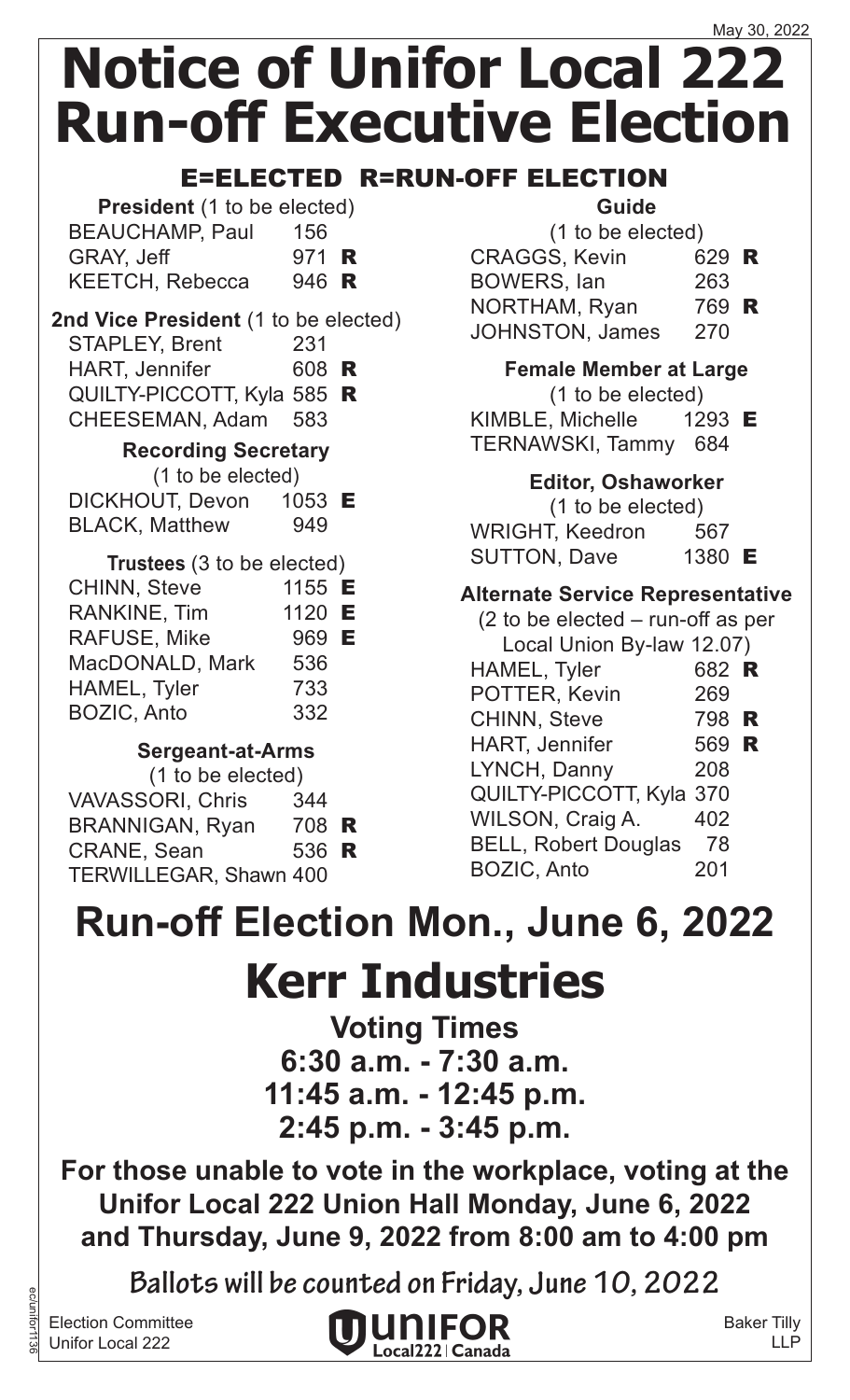E=ELECTED R=RUN-OFF ELECTION

| <b>President</b> (1 to be elected) |              |  |
|------------------------------------|--------------|--|
| <b>BEAUCHAMP, Paul</b>             | 156          |  |
| <b>GRAY, Jeff</b>                  | 971 <b>R</b> |  |
| <b>KEETCH, Rebecca</b>             | 946 R        |  |

#### **2nd Vice President** (1 to be elected) STAPLEY, Brent 231  $HAPT, Iem.$

| <b>HART, Jennifer</b>      | <b>bus R</b> |  |
|----------------------------|--------------|--|
| QUILTY-PICCOTT, Kyla 585 R |              |  |
| CHEESEMAN, Adam 583        |              |  |

### **Recording Secretary**

(1 to be elected)

| DICKHOUT, Devon       | 1053 $E$ |
|-----------------------|----------|
| <b>BLACK, Matthew</b> | 949      |

| Trustees (3 to be elected) |        |  |
|----------------------------|--------|--|
| <b>CHINN, Steve</b>        | 1155 E |  |
| <b>RANKINE, Tim</b>        | 1120 E |  |
| RAFUSE, Mike               | 969 E  |  |
| MacDONALD, Mark            | 536    |  |
| HAMEL, Tyler               | 733    |  |
| <b>BOZIC, Anto</b>         | 332    |  |

### **Sergeant-at-Arms**

| (1 to be elected)             |       |  |
|-------------------------------|-------|--|
| <b>VAVASSORI, Chris</b>       | 344   |  |
| <b>BRANNIGAN, Ryan</b>        | 708 R |  |
| <b>CRANE, Sean</b>            | 536 R |  |
| <b>TERWILLEGAR, Shawn 400</b> |       |  |

### **Guide**

| (1 to be elected)      |       |  |
|------------------------|-------|--|
| <b>CRAGGS, Kevin</b>   | 629 R |  |
| <b>BOWERS, lan</b>     | 263   |  |
| NORTHAM, Ryan          | 769 R |  |
| <b>JOHNSTON, James</b> | 270   |  |

**Female Member at Large**

(1 to be elected)

KIMBLE, Michelle 1293 E TERNAWSKI, Tammy 684

### **Editor, Oshaworker**

| (1 to be elected)      |        |
|------------------------|--------|
| <b>WRIGHT, Keedron</b> | 567    |
| <b>SUTTON, Dave</b>    | 1380 E |

### **Alternate Service Representative**

| (2 to be elected – run-off as per |       |  |
|-----------------------------------|-------|--|
| Local Union By-law 12.07)         |       |  |
| HAMEL, Tyler                      | 682 R |  |
| POTTER, Kevin                     | 269   |  |
| <b>CHINN, Steve</b>               | 798 R |  |
| <b>HART, Jennifer</b>             | 569 R |  |
| LYNCH, Danny                      | 208   |  |
| QUILTY-PICCOTT, Kyla 370          |       |  |
| WILSON, Craig A.                  | 402   |  |
| <b>BELL, Robert Douglas</b>       | 78    |  |
| <b>BOZIC, Anto</b>                | 201   |  |
|                                   |       |  |

## **Lear Corp. Ajax Voting Location: In-Plant Run-off Election Wed. June 8, 2022**

**6:00 a.m. - 7:00 a.m.**

**2:30 p.m. - 3:30 p.m.**

**11:30 p.m. - 12:30 a.m.**

**For those unable to vote in the workplace, voting at the Unifor Local 222 Union Hall Monday, June 6, 2022 and Thursday, June 9, 2022 from 8:00 am to 4:00 pm**

**Ballots will be counted on Friday, June 10, 2022**

Election Committee Unifor Local 222

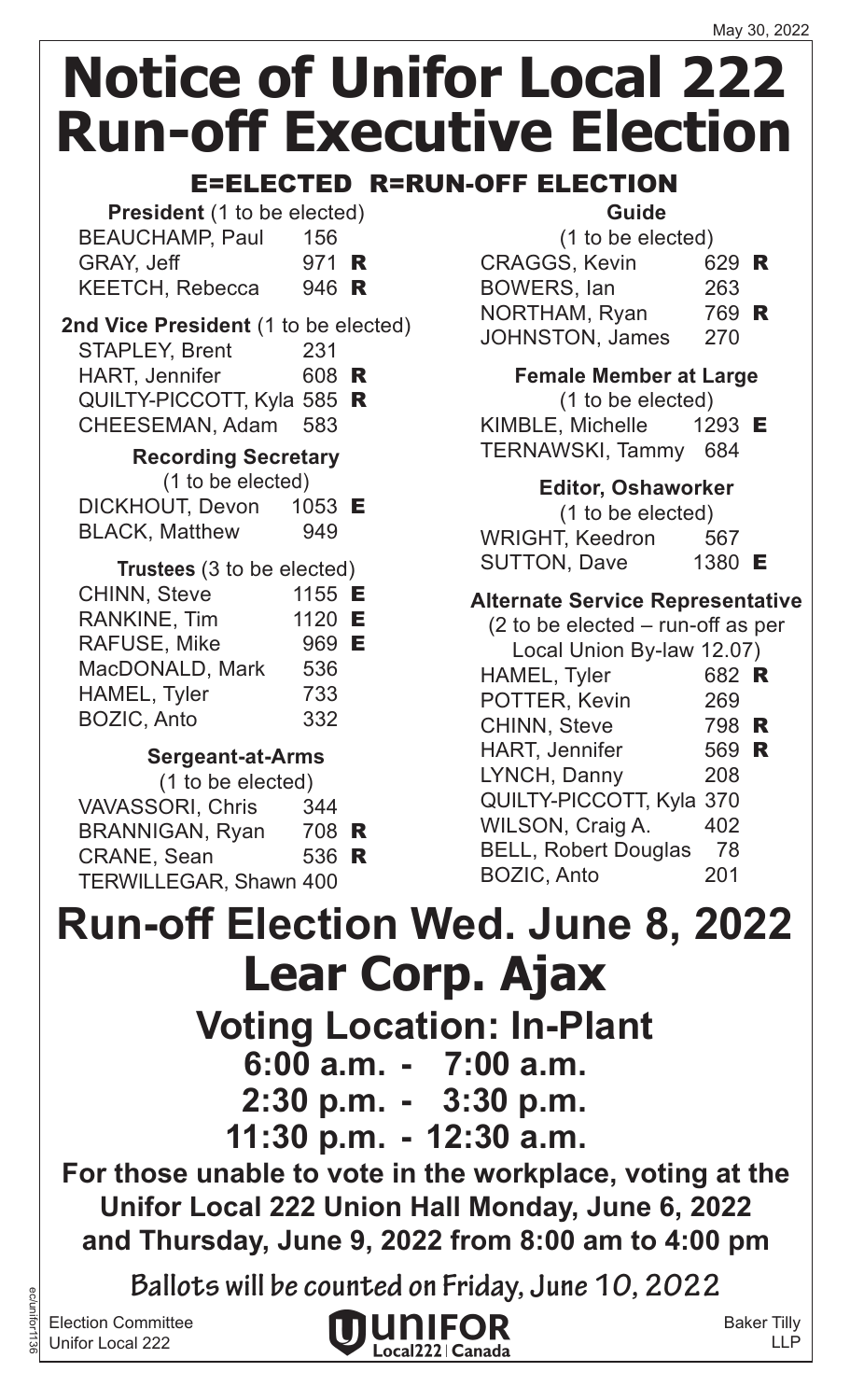| <b>President</b> (1 to be elected) |              |  |
|------------------------------------|--------------|--|
| <b>BEAUCHAMP, Paul</b>             | 156          |  |
| GRAY, Jeff                         | 971 <b>R</b> |  |
| <b>KEETCH, Rebecca</b>             | 946 R        |  |

#### **2nd Vice President** (1 to be elected) STAPI FY Brent 231

|                                    | ---   |  |
|------------------------------------|-------|--|
| <b>HART, Jennifer</b>              | 608 R |  |
| ALIII TV DICCATT Kulo 585 <b>D</b> |       |  |

QUILTY-PICCOTT, Kyla 585 R CHEESEMAN, Adam 583

### **Recording Secretary**

(1 to be elected)

| DICKHOUT, Devon       | 1053 <b>E</b> |
|-----------------------|---------------|
| <b>BLACK, Matthew</b> | 949           |

| Trustees (3 to be elected) |        |  |
|----------------------------|--------|--|
| <b>CHINN, Steve</b>        | 1155 E |  |
| <b>RANKINE, Tim</b>        | 1120 E |  |
| <b>RAFUSE, Mike</b>        | 969 E  |  |
| MacDONALD, Mark            | 536    |  |
| HAMEL, Tyler               | 733    |  |
| <b>BOZIC, Anto</b>         | 332    |  |

### **Sergeant-at-Arms**

| (1 to be elected)             |       |  |
|-------------------------------|-------|--|
| <b>VAVASSORI, Chris</b>       | 344   |  |
| <b>BRANNIGAN, Ryan</b>        | 708 R |  |
| <b>CRANE, Sean</b>            | 536 R |  |
| <b>TERWILLEGAR, Shawn 400</b> |       |  |

### **Guide**

| (1 to be elected)      |       |  |
|------------------------|-------|--|
| <b>CRAGGS, Kevin</b>   | 629 R |  |
| BOWERS, lan            | 263   |  |
| NORTHAM, Ryan          | 769 R |  |
| <b>JOHNSTON, James</b> | 270   |  |
|                        |       |  |

**Female Member at Large**

(1 to be elected)

KIMBLE, Michelle  $1293$  E TERNAWSKI, Tammy 684

### **Editor, Oshaworker**

(1 to be elected) WRIGHT, Keedron 567 SUTTON, Dave 1380 E

### **Alternate Service Representative**

| $(2)$ to be elected – run-off as per |       |  |
|--------------------------------------|-------|--|
| Local Union By-law 12.07)            |       |  |
| <b>HAMEL, Tyler</b>                  | 682 R |  |
| POTTER, Kevin                        | 269   |  |
| <b>CHINN, Steve</b>                  | 798 R |  |
| <b>HART, Jennifer</b>                | 569 R |  |
| LYNCH, Danny                         | 208   |  |
| QUILTY-PICCOTT, Kyla 370             |       |  |
| WILSON, Craig A.                     | 402   |  |
| <b>BELL, Robert Douglas</b>          | 78    |  |
| <b>BOZIC, Anto</b>                   | 201   |  |
|                                      |       |  |

## **Lear Corp. Oshawa Run-off Election Thurs. June 9, 2022**

**Lunchroom**  $5:45$  a.m.  $-7:00$  a.m.  $2:00$  p.m.  $-$  4:00 p.m.

**For those unable to vote in the workplace, voting at the Unifor Local 222 Union Hall Monday, June 6, 2022 and Thursday, June 9, 2022 from 8:00 am to 4:00 pm**

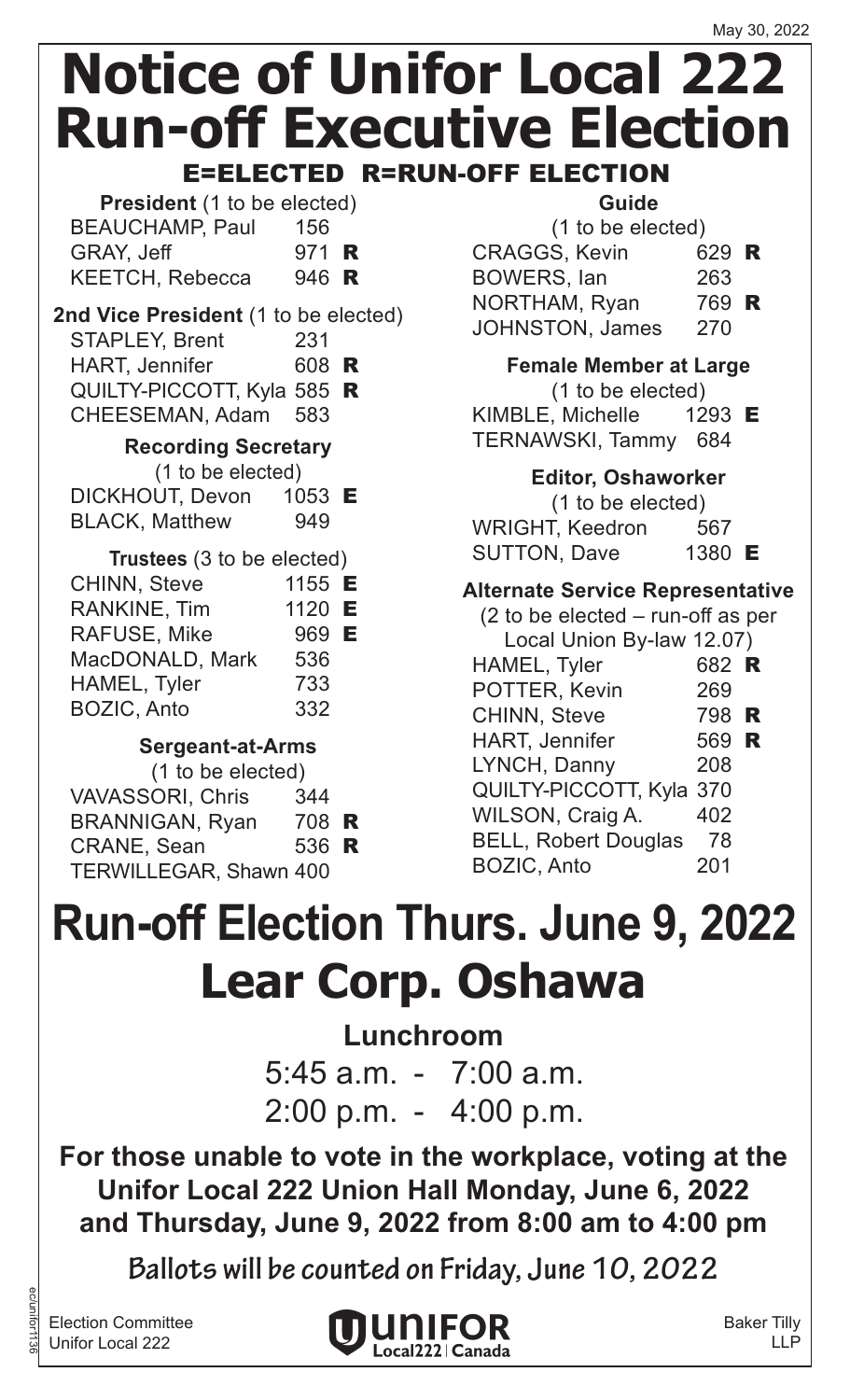**President** (1 to be elected) BEAUCHAMP, Paul 156 GRAY, Jeff 971 **R** KEETCH, Rebecca 946 R

### **2nd Vice President** (1 to be elected) STAPLEY, Brent 231

| <b>HART, Jennifer</b>      | 608 R |  |
|----------------------------|-------|--|
| QUILTY-PICCOTT, Kyla 585 R |       |  |
| CHEESEMAN, Adam 583        |       |  |

### **Recording Secretary**

| (1 to be elected)     |          |
|-----------------------|----------|
| DICKHOUT, Devon       | 1053 $E$ |
| <b>BLACK, Matthew</b> | 949      |

| Trustees (3 to be elected)<br>1155 E<br>1120 E<br>969 E<br>536<br>733<br>332 |
|------------------------------------------------------------------------------|

### **Sergeant-at-Arms**

| (1 to be elected) |                         |       |  |
|-------------------|-------------------------|-------|--|
|                   | <b>VAVASSORI, Chris</b> | 344   |  |
|                   | <b>BRANNIGAN, Ryan</b>  | 708 R |  |
|                   | <b>CRANE, Sean</b>      | 536 R |  |
|                   | TERWILLEGAR, Shawn 400  |       |  |
|                   |                         |       |  |

### **Guide**

|     | (1 to be elected)             |
|-----|-------------------------------|
|     | <b>CRAGGS, Kevin</b><br>629 R |
| 263 | <b>BOWERS, lan</b>            |
|     | NORTHAM, Ryan<br>769 R        |
| 270 | <b>JOHNSTON, James</b>        |
|     |                               |

**Female Member at Large** (1 to be elected) KIMBLE, Michelle  $1293$  E TERNAWSKI, Tammy 684

### **Editor, Oshaworker**

(1 to be elected) WRIGHT, Keedron 567 SUTTON, Dave 1380 E

### **Alternate Service Representative**

(2 to be elected – run-off as per Local Union By-law 12.07)

| Local Union By-law 12.07)   |       |   |
|-----------------------------|-------|---|
| HAMEL, Tyler                | 682 R |   |
| POTTER, Kevin               | 269   |   |
| CHINN, Steve                | 798   | R |
| <b>HART, Jennifer</b>       | 569   | R |
| LYNCH, Danny                | 208   |   |
| QUILTY-PICCOTT, Kyla 370    |       |   |
| WILSON, Craig A.            | 402   |   |
| <b>BELL, Robert Douglas</b> | 78    |   |
| <b>BOZIC, Anto</b>          | 201   |   |
|                             |       |   |

### **Loblaw Warehouse, Office & Clerical Location: Cafeteria 6:30 a.m. - 8:00 a.m. 11:15 a.m. - 1:30 p.m. 2:30 p.m. - 4:00 p.m. 7:45 p.m. - 9:00 p.m. 10:15 p.m. -11:30 p.m. Run-off Election Thurs. June 9, 2022 For those unable to vote in the workplace, voting at the Unifor Local 222 Union Hall Monday, June 6, 2022 and Thursday, June 9, 2022 from 8:00 am to 4:00 pm Ballots will be counted on Friday, June 10, 2022**

Election Committee Unifor Local 222

ec/unifor1136

IUMIEOR Local222 | Canada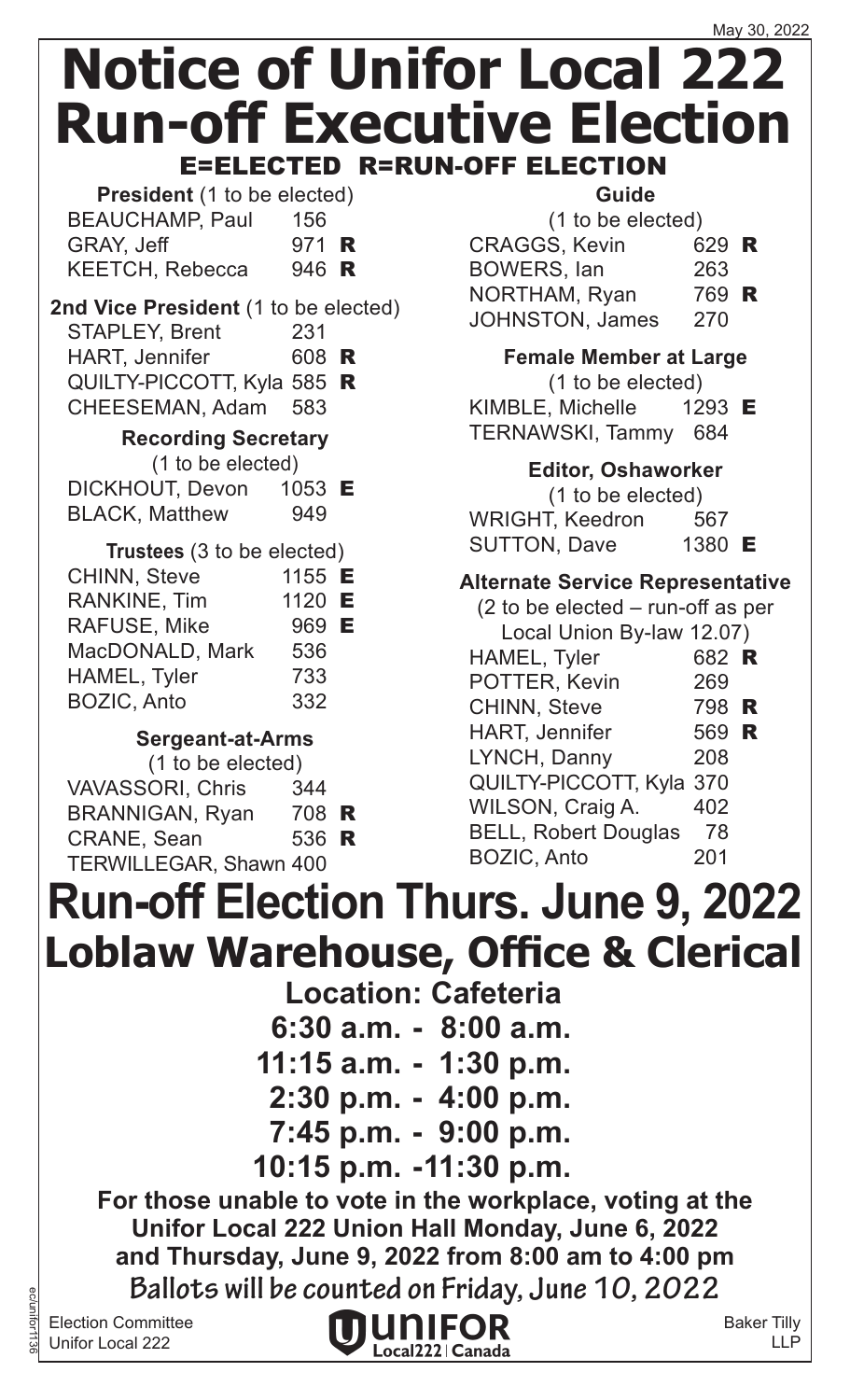### E=ELECTED R=RUN-OFF ELECTION

| <b>President</b> (1 to be elected) |              |  |
|------------------------------------|--------------|--|
| <b>BEAUCHAMP, Paul</b>             | 156          |  |
| GRAY, Jeff                         | 971 <b>R</b> |  |
| <b>KEETCH, Rebecca</b>             | 946 R        |  |

### **2nd Vice President** (1 to be elected) STAPLEY, Brent 231

| <b>HART, Jennifer</b>      | 608 R |  |
|----------------------------|-------|--|
| QUILTY-PICCOTT, Kyla 585 R |       |  |
| CHEESEMAN, Adam 583        |       |  |

### **Recording Secretary**

(1 to be elected)

| DICKHOUT, Devon       | 1053 $E$ |
|-----------------------|----------|
| <b>BLACK, Matthew</b> | 949      |

| Trustees (3 to be elected) |        |  |
|----------------------------|--------|--|
| <b>CHINN, Steve</b>        | 1155 E |  |
| <b>RANKINE, Tim</b>        | 1120 E |  |
| RAFUSE, Mike               | 969 E  |  |
| MacDONALD, Mark            | 536    |  |
| HAMEL, Tyler               | 733    |  |
| <b>BOZIC, Anto</b>         | 332    |  |

### **Sergeant-at-Arms**

| (1 to be elected)             |                |
|-------------------------------|----------------|
| 344                           |                |
|                               |                |
|                               |                |
| <b>TERWILLEGAR, Shawn 400</b> |                |
|                               | 708 R<br>536 R |

### **Guide**

| (1 to be elected)      |       |  |
|------------------------|-------|--|
| <b>CRAGGS, Kevin</b>   | 629 R |  |
| BOWERS, lan            | 263   |  |
| NORTHAM, Ryan          | 769 R |  |
| <b>JOHNSTON, James</b> | 270   |  |

**Female Member at Large**

(1 to be elected)

KIMBLE, Michelle  $1293$  E TERNAWSKI, Tammy 684

### **Editor, Oshaworker**

(1 to be elected) WRIGHT, Keedron 567 SUTTON, Dave 1380 E

### **Alternate Service Representative**

| $(2)$ to be elected – run-off as per |       |   |
|--------------------------------------|-------|---|
| Local Union By-law 12.07)            |       |   |
| HAMEL, Tyler                         | 682 R |   |
| POTTER, Kevin                        | 269   |   |
| <b>CHINN, Steve</b>                  | 798   | R |
| <b>HART, Jennifer</b>                | 569 R |   |
| LYNCH, Danny                         | 208   |   |
| QUILTY-PICCOTT, Kyla 370             |       |   |
| WILSON, Craig A.                     | 402   |   |
| <b>BELL, Robert Douglas</b>          | 78    |   |
| <b>BOZIC, Anto</b>                   | 201   |   |
|                                      |       |   |

## **Run-off Election Mon. June 6, 2022**

## **Mills Motors Buick GMC**

 Voting in Cafeteria Upstairs 11:30 a.m. - 1:30 p.m.

**For those unable to vote in the workplace, voting at the Unifor Local 222 Union Hall Monday, June 6, 2022 and Thursday, June 9, 2022 from 8:00 am to 4:00 pm**

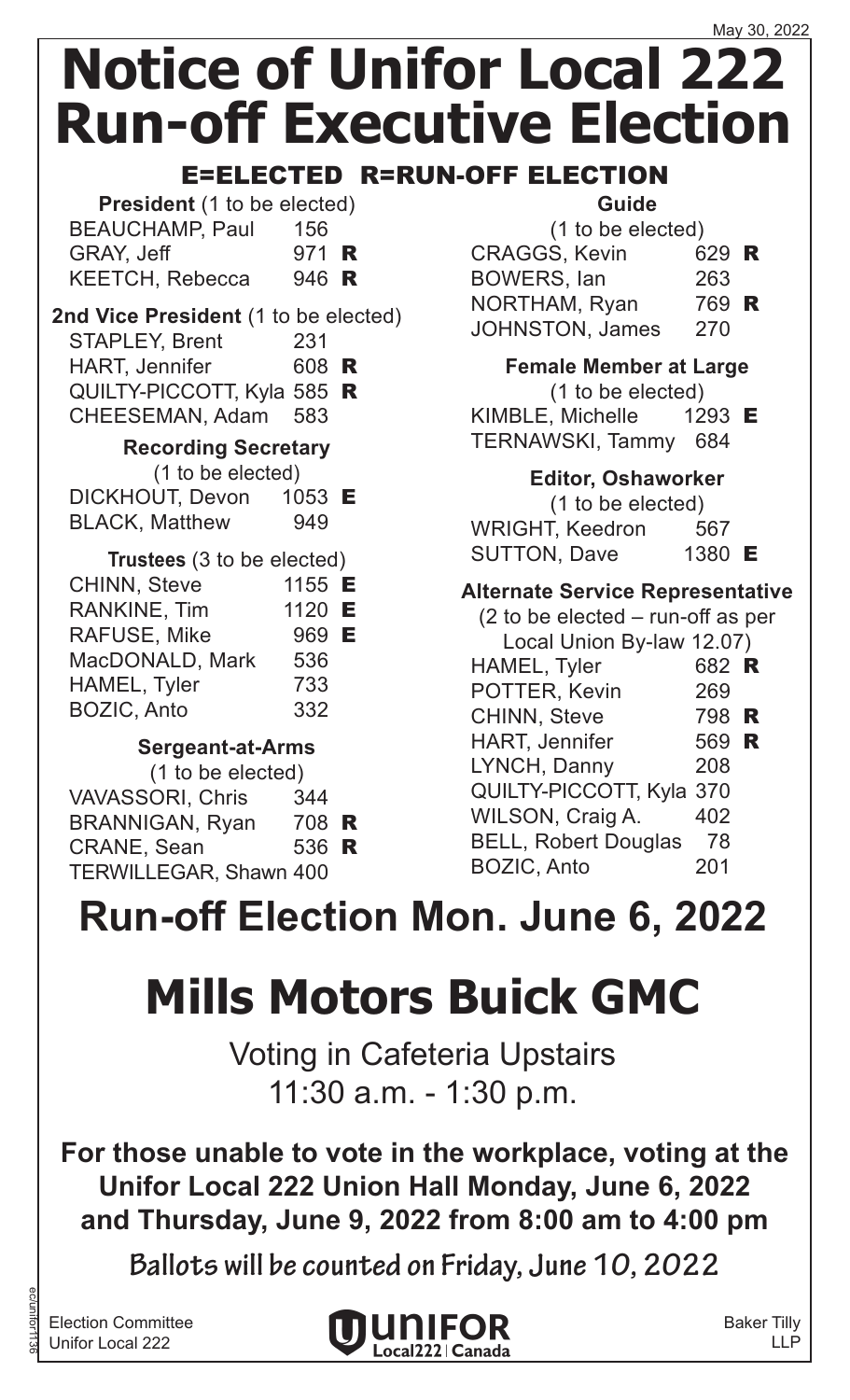| <b>President</b> (1 to be elected) |              |  |
|------------------------------------|--------------|--|
| <b>BEAUCHAMP, Paul</b>             | 156          |  |
| GRAY, Jeff                         | 971 <b>R</b> |  |
| <b>KEETCH, Rebecca</b>             | 946 R        |  |

#### **2nd Vice President** (1 to be elected) STAPLEY, Brent 231 HART, Jennifer 608 R

QUILTY-PICCOTT, Kyla 585 R CHEESEMAN, Adam 583

### **Recording Secretary**

(1 to be elected)

| DICKHOUT, Devon       | 1053 <b>E</b> |
|-----------------------|---------------|
| <b>BLACK, Matthew</b> | 949           |

| Trustees (3 to be elected) |        |  |
|----------------------------|--------|--|
| <b>CHINN, Steve</b>        | 1155 E |  |
| <b>RANKINE, Tim</b>        | 1120 E |  |
| RAFUSE, Mike               | 969 E  |  |
| MacDONALD, Mark            | 536    |  |
| HAMEL, Tyler               | 733    |  |
| <b>BOZIC, Anto</b>         | 332    |  |

### **Sergeant-at-Arms**

| (1 to be elected)       |       |  |
|-------------------------|-------|--|
| <b>VAVASSORI, Chris</b> | 344   |  |
| <b>BRANNIGAN, Ryan</b>  | 708 R |  |
| <b>CRANE, Sean</b>      | 536 R |  |
| TERWILLEGAR, Shawn 400  |       |  |
|                         |       |  |

### **Guide**

| (1 to be elected) |                        |       |  |
|-------------------|------------------------|-------|--|
|                   | <b>CRAGGS, Kevin</b>   | 629 R |  |
|                   | <b>BOWERS, lan</b>     | 263   |  |
|                   | NORTHAM, Ryan          | 769 R |  |
|                   | <b>JOHNSTON, James</b> | 270   |  |
|                   |                        |       |  |

**Female Member at Large**

(1 to be elected)

KIMBLE, Michelle 1293 E TERNAWSKI, Tammy 684

### **Editor, Oshaworker**

(1 to be elected) WRIGHT, Keedron 567 SUTTON, Dave 1380 E

### **Alternate Service Representative**

| (2 to be elected – run-off as per |       |  |
|-----------------------------------|-------|--|
| Local Union By-law 12.07)         |       |  |
| HAMEL, Tyler                      | 682 R |  |
| POTTER, Kevin                     | 269   |  |
| <b>CHINN, Steve</b>               | 798 R |  |
| <b>HART, Jennifer</b>             | 569 R |  |
| LYNCH, Danny                      | 208   |  |
| QUILTY-PICCOTT, Kyla 370          |       |  |
| WILSON, Craig A.                  | 402   |  |
| <b>BELL, Robert Douglas</b>       | 78    |  |
| <b>BOZIC, Anto</b>                | 201   |  |
|                                   |       |  |

**Oakley Industries Voting Locations & Times Gate 2 • Gate 6 • Gate 9 • Paint 5:30-7:30 am 1:30-4:30 pm 9:30 pm-12 midnight Gate 4 • Gate 21 5:30-7:30 am 1:30-4:30 pm 9:30 pm-1:00 am Run-off Election Tues. June 7, 2022 For those unable to vote in the workplace, voting at the Unifor Local 222 Union Hall Monday, June 6, 2022 and Thursday, June 9, 2022 from 8:00 am to 4:00 pm**

**Ballots will be counted on Friday, June 10, 2022**

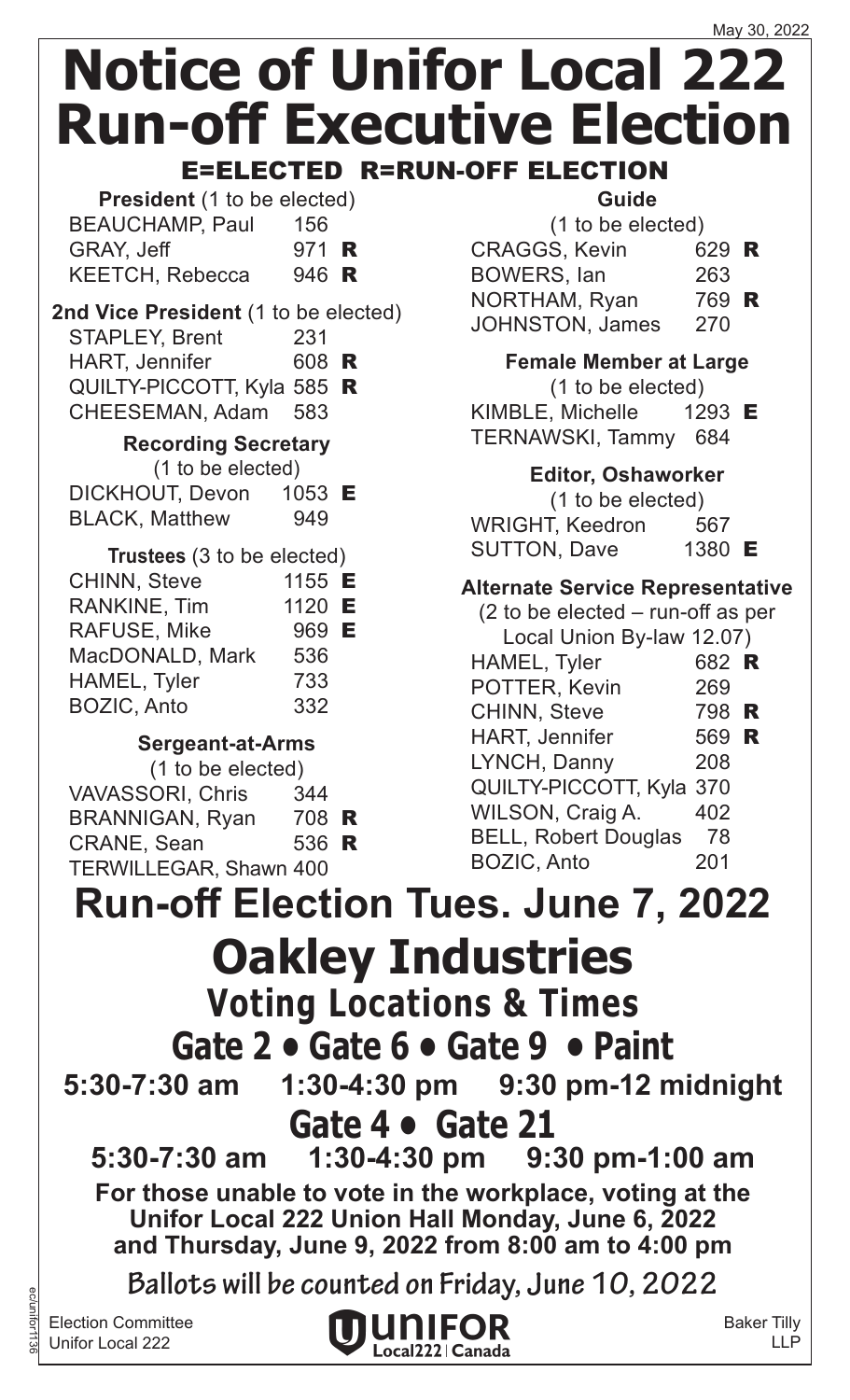### E=ELECTED R=RUN-OFF ELECTION

| <b>President</b> (1 to be elected) |       |  |
|------------------------------------|-------|--|
| <b>BEAUCHAMP, Paul</b>             | 156   |  |
| GRAY, Jeff                         | 971 R |  |
| <b>KEETCH, Rebecca</b>             | 946 R |  |

### **2nd Vice President** (1 to be elected)

| <b>STAPLEY, Brent</b>      | 231   |  |
|----------------------------|-------|--|
| <b>HART, Jennifer</b>      | 608 R |  |
| QUILTY-PICCOTT, Kyla 585 R |       |  |
| CHEESEMAN, Adam 583        |       |  |
| — "A                       |       |  |

#### **Recording Secretary**

(1 to be elected)

| DICKHOUT, Devon       | 1053 $E$ |
|-----------------------|----------|
| <b>BLACK, Matthew</b> | 949      |

| Trustees (3 to be elected) |        |  |
|----------------------------|--------|--|
| <b>CHINN, Steve</b>        | 1155 E |  |
| <b>RANKINE, Tim</b>        | 1120 E |  |
| <b>RAFUSE, Mike</b>        | 969 E  |  |
| MacDONALD, Mark            | 536    |  |
| HAMEL, Tyler               | 733    |  |
| <b>BOZIC, Anto</b>         | 332    |  |

### **Sergeant-at-Arms**

| (1 to be elected)             |       |  |
|-------------------------------|-------|--|
| <b>VAVASSORI, Chris</b>       | 344   |  |
| <b>BRANNIGAN, Ryan</b>        | 708 R |  |
| <b>CRANE, Sean</b>            | 536 R |  |
| <b>TERWILLEGAR, Shawn 400</b> |       |  |

### **Guide**

| (1 to be elected) |                        |       |  |
|-------------------|------------------------|-------|--|
|                   | <b>CRAGGS, Kevin</b>   | 629 R |  |
|                   | <b>BOWERS, lan</b>     | 263   |  |
|                   | NORTHAM, Ryan          | 769 R |  |
|                   | <b>JOHNSTON, James</b> | 270   |  |
|                   |                        |       |  |

**Female Member at Large**

(1 to be elected)

KIMBLE, Michelle 1293 E TERNAWSKI, Tammy 684

### **Editor, Oshaworker**

(1 to be elected) WRIGHT, Keedron 567 SUTTON, Dave 1380 E

### **Alternate Service Representative**

| $(2)$ to be elected – run-off as per |       |  |
|--------------------------------------|-------|--|
| Local Union By-law 12.07)            |       |  |
| HAMEL, Tyler                         | 682 R |  |
| POTTER, Kevin                        | 269   |  |
| <b>CHINN, Steve</b>                  | 798 R |  |
| <b>HART, Jennifer</b>                | 569 R |  |
| LYNCH, Danny                         | 208   |  |
| QUILTY-PICCOTT, Kyla 370             |       |  |
| WILSON, Craig A.                     | 402   |  |
| <b>BELL, Robert Douglas</b>          | 78    |  |
| <b>BOZIC, Anto</b>                   | 201   |  |
|                                      |       |  |

## **Pilkington Glass Run-off Election Mon. June 6, 2022**

**Voting: In-Plant Lunchroom**

**5:30 a.m. - 6:30 a.m.**

**1:30 p.m. - 2:30 p.m.**

**9:30 p.m. -10:30 p.m.**

**For those unable to vote in the workplace, voting at the Unifor Local 222 Union Hall Monday, June 6, 2022 and Thursday, June 9, 2022 from 8:00 am to 4:00 pm**

**Ballots will be counted on Friday, June 10, 2022**

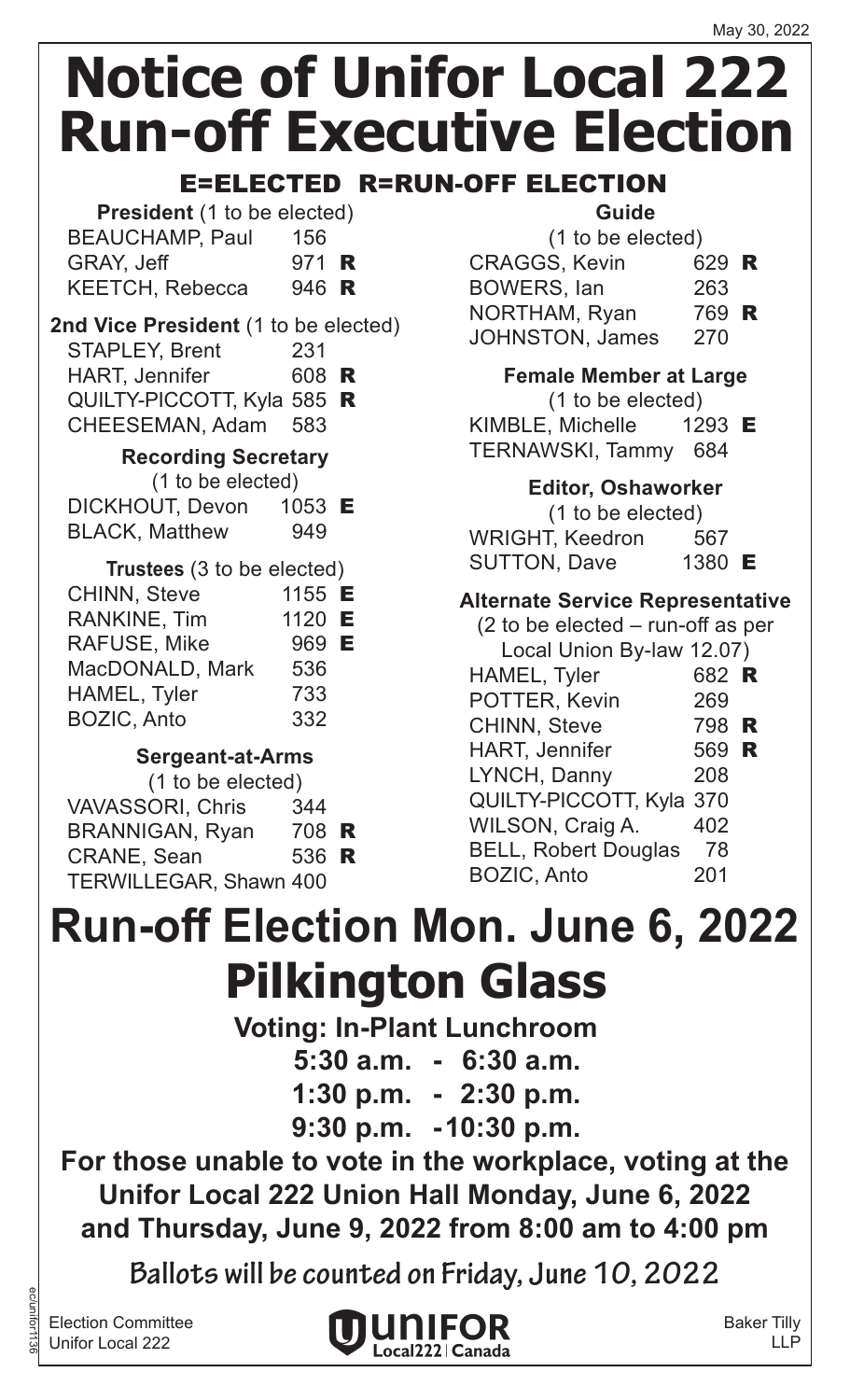**President** (1 to be elected) BEAUCHAMP, Paul 156 GRAY, Jeff 971 **R** KEETCH, Rebecca 946 R

### **2nd Vice President** (1 to be elected) STAPLEY, Brent 231

| <b>HART, Jennifer</b>      | 608 R |  |
|----------------------------|-------|--|
| QUILTY-PICCOTT, Kyla 585 R |       |  |
| CHEESEMAN, Adam 583        |       |  |

### **Recording Secretary**

(1 to be elected)

| DICKHOUT, Devon       | 1053 $E$ |
|-----------------------|----------|
| <b>BLACK, Matthew</b> | 949      |

| Trustees (3 to be elected) |        |  |
|----------------------------|--------|--|
| <b>CHINN, Steve</b>        | 1155 E |  |
| <b>RANKINE, Tim</b>        | 1120 E |  |
| <b>RAFUSE, Mike</b>        | 969 E  |  |
| MacDONALD, Mark            | 536    |  |
| HAMEL, Tyler               | 733    |  |
| <b>BOZIC, Anto</b>         | 332    |  |

### **Sergeant-at-Arms**

| (1 to be elected) |                                                 |
|-------------------|-------------------------------------------------|
| 344               |                                                 |
|                   |                                                 |
|                   |                                                 |
|                   |                                                 |
|                   | 708 R<br>536 R<br><b>TERWILLEGAR, Shawn 400</b> |

### **Guide**

| (1 to be elected)      |       |  |
|------------------------|-------|--|
| <b>CRAGGS, Kevin</b>   | 629 R |  |
| <b>BOWERS, lan</b>     | 263   |  |
| NORTHAM, Ryan          | 769 R |  |
| <b>JOHNSTON, James</b> | 270   |  |
|                        |       |  |

**Female Member at Large** (1 to be elected) KIMBLE, Michelle 1293 E TERNAWSKI, Tammy 684

### **Editor, Oshaworker**

(1 to be elected) WRIGHT, Keedron 567 SUTTON, Dave 1380 E

### **Alternate Service Representative**

| $(2)$ to be elected – run-off as per |       |  |
|--------------------------------------|-------|--|
| Local Union By-law 12.07)            |       |  |
| HAMEL, Tyler                         | 682 R |  |
| POTTER, Kevin                        | 269   |  |
| <b>CHINN, Steve</b>                  | 798 R |  |
| <b>HART, Jennifer</b>                | 569 R |  |
| LYNCH, Danny                         | 208   |  |
| QUILTY-PICCOTT, Kyla 370             |       |  |
| WILSON, Craig A.                     | 402   |  |
| <b>BELL, Robert Douglas</b>          | 78    |  |
| <b>BOZIC, Anto</b>                   | 201   |  |
|                                      |       |  |

## **Run-off Election Thurs. June 9, 2022**

## **Premier Implementation Solutions**

**Lunchroom**

**10:30 a.m. - 12:00 noon 2:30 p.m. - 4:30 p.m.**

**For those unable to vote in the workplace, voting at the Unifor Local 222 Union Hall Monday, June 6, 2022 and Thursday, June 9, 2022 from 8:00 am to 4:00 pm**

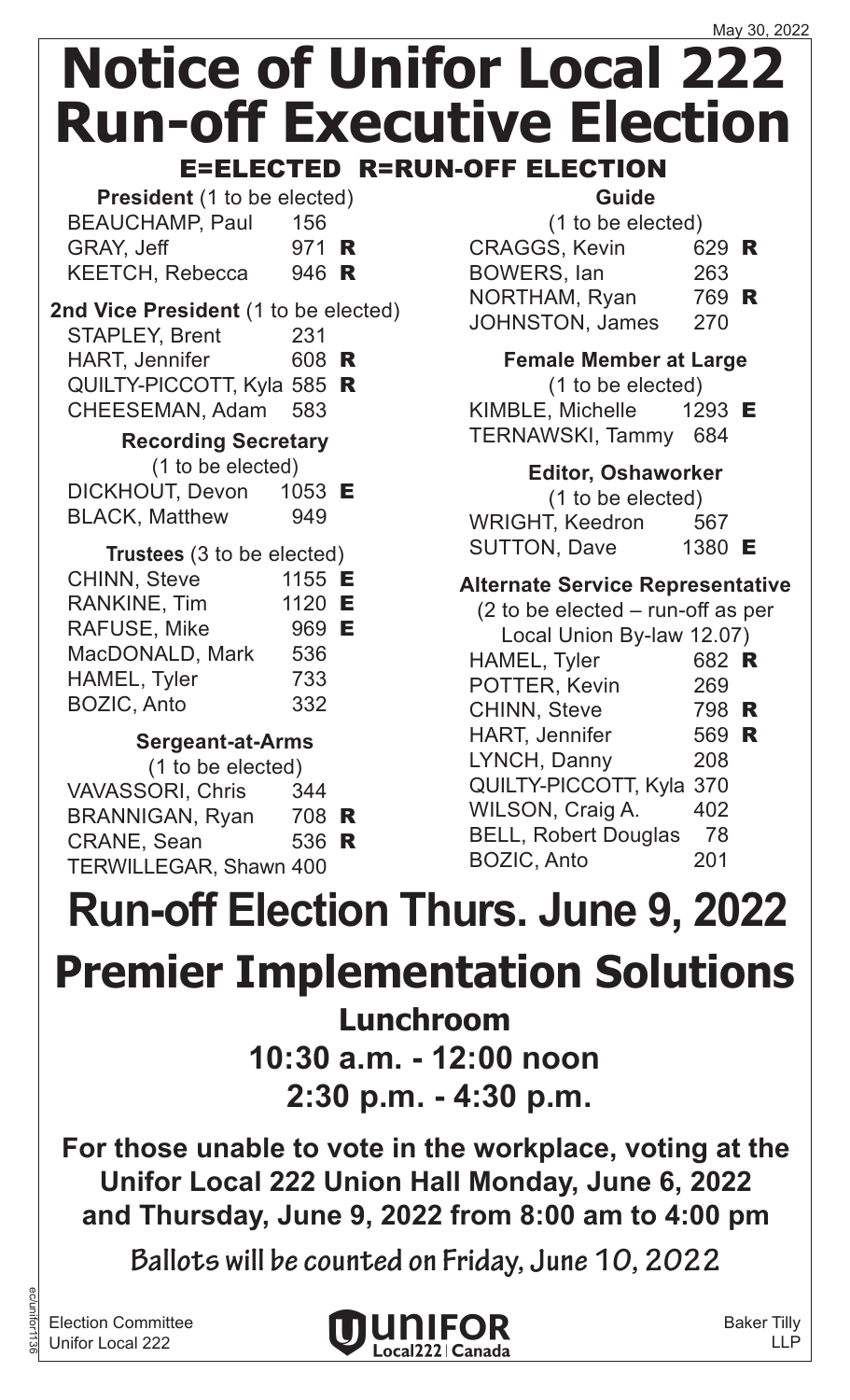E=ELECTED R=RUN-OFF ELECTION

| <b>President</b> (1 to be elected) |       |  |
|------------------------------------|-------|--|
| <b>BEAUCHAMP, Paul</b>             | 156   |  |
| GRAY, Jeff                         | 971 R |  |
| <b>KEETCH, Rebecca</b>             | 946 R |  |

#### **2nd Vice President** (1 to be elected) STAPLEY, Brent 231  $UADT$ , Jonnifor

| HART, Jenniller            | <b>DUO K</b> |  |
|----------------------------|--------------|--|
| QUILTY-PICCOTT, Kyla 585 R |              |  |
| CHEESEMAN, Adam 583        |              |  |

### **Recording Secretary**

(1 to be elected)

| DICKHOUT, Devon       | 1053 <b>E</b> |
|-----------------------|---------------|
| <b>BLACK, Matthew</b> | 949           |

| Trustees (3 to be elected) |        |  |
|----------------------------|--------|--|
| <b>CHINN, Steve</b>        | 1155 E |  |
| <b>RANKINE, Tim</b>        | 1120 E |  |
| RAFUSE, Mike               | 969 E  |  |
| MacDONALD, Mark            | 536    |  |
| HAMEL, Tyler               | 733    |  |
| <b>BOZIC, Anto</b>         | 332    |  |

### **Sergeant-at-Arms**

| (1 to be elected) |                               |       |  |
|-------------------|-------------------------------|-------|--|
|                   | <b>VAVASSORI, Chris</b>       | 344   |  |
|                   | <b>BRANNIGAN, Ryan</b>        | 708 R |  |
|                   | <b>CRANE, Sean</b>            | 536 R |  |
|                   | <b>TERWILLEGAR, Shawn 400</b> |       |  |
|                   |                               |       |  |

### **Guide**

| (1 to be elected) |                        |       |  |
|-------------------|------------------------|-------|--|
|                   | <b>CRAGGS, Kevin</b>   | 629 R |  |
|                   | <b>BOWERS, lan</b>     | 263   |  |
|                   | NORTHAM, Ryan          | 769 R |  |
|                   | <b>JOHNSTON, James</b> | 270   |  |
|                   |                        |       |  |

**Female Member at Large**

(1 to be elected)

KIMBLE, Michelle 1293 E TERNAWSKI, Tammy 684

**Editor, Oshaworker**

(1 to be elected) WRIGHT, Keedron 567 SUTTON, Dave 1380 E

### **Alternate Service Representative**

| $(2)$ to be elected – run-off as per |       |  |
|--------------------------------------|-------|--|
| Local Union By-law 12.07)            |       |  |
| HAMEL, Tyler                         | 682 R |  |
| POTTER, Kevin                        | 269   |  |
| <b>CHINN, Steve</b>                  | 798 R |  |
| <b>HART, Jennifer</b>                | 569 R |  |
| LYNCH, Danny                         | 208   |  |
| QUILTY-PICCOTT, Kyla 370             |       |  |
| WILSON, Craig A.                     | 402   |  |
| <b>BELL, Robert Douglas</b>          | 78    |  |
| <b>BOZIC, Anto</b>                   | 201   |  |
|                                      |       |  |

# **Run-off Election Thurs. June 9, 2022**

# **Ritz Plastics**

### **Voting Location: Lunchroom**

**7:00 a.m. - 8:00 a.m. • 3:00 p.m. - 4:00 p.m. 11:00 p.m. - 12:00 midnight**

**For those unable to vote in the workplace, voting at the Unifor Local 222 Union Hall Monday, June 6, 2022 and Thursday, June 9, 2022 from 8:00 am to 4:00 pm**

**Ballots will be counted on Friday, June 10, 2022**

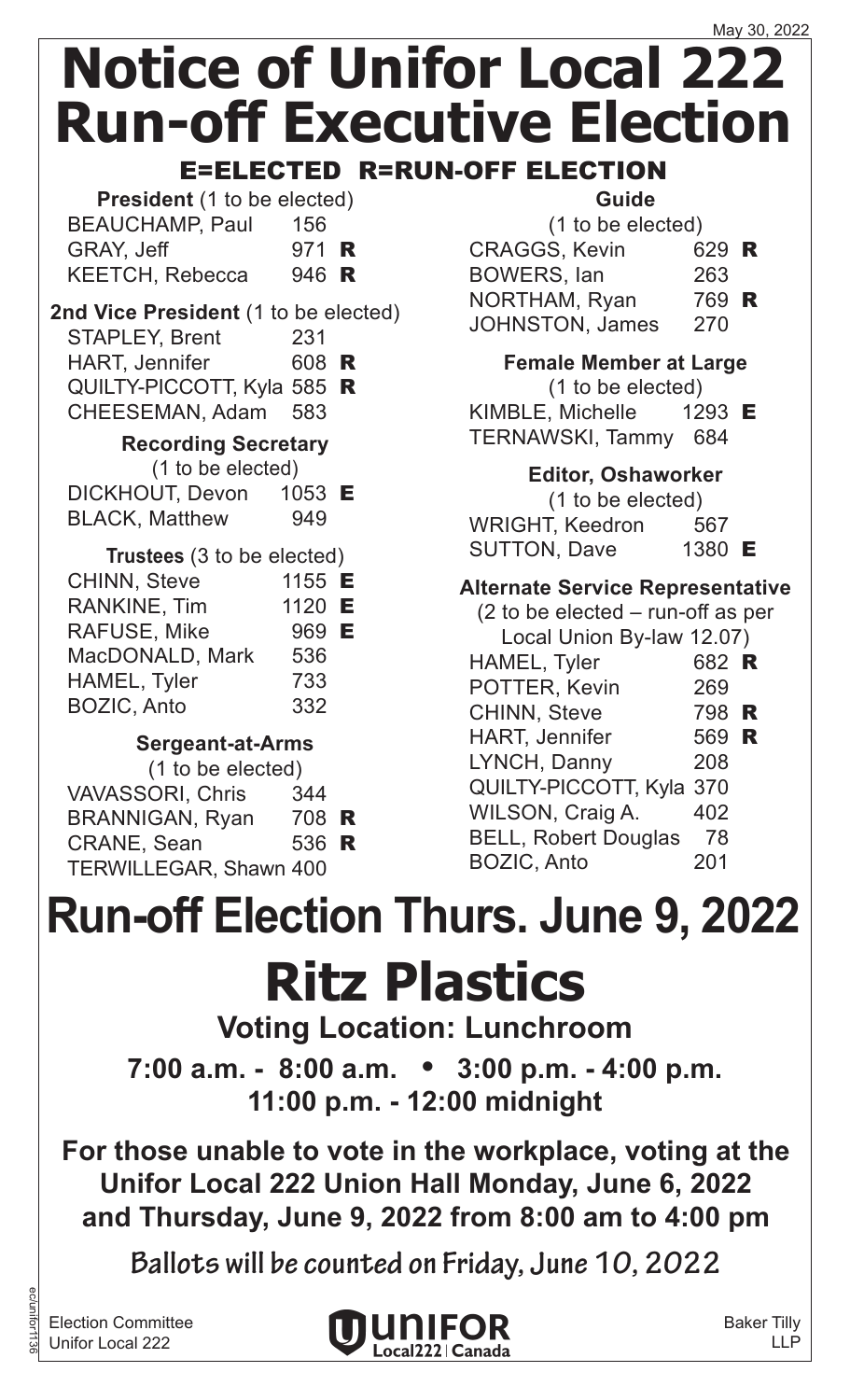**President** (1 to be elected) BEAUCHAMP, Paul 156 GRAY, Jeff 971 **R** KEETCH, Rebecca 946 R

### **2nd Vice President** (1 to be elected) STAPLEY, Brent 231

| <b>HART, Jennifer</b>      | 608 R |  |
|----------------------------|-------|--|
| QUILTY-PICCOTT, Kyla 585 R |       |  |
| CHEESEMAN, Adam 583        |       |  |

### **Recording Secretary**

| (1 to be elected)     |                   |  |
|-----------------------|-------------------|--|
| DICKHOUT, Devon       | 1053 $\mathsf{E}$ |  |
| <b>BLACK, Matthew</b> | 949               |  |

| Trustees (3 to be elected) |        |   |
|----------------------------|--------|---|
| <b>CHINN, Steve</b>        | 1155 E |   |
| <b>RANKINE, Tim</b>        | 1120   | E |
| <b>RAFUSE, Mike</b>        | 969 E  |   |
| MacDONALD, Mark            | 536    |   |
| HAMEL, Tyler               | 733    |   |
| <b>BOZIC, Anto</b>         | 332    |   |

### **Sergeant-at-Arms**

| (1 to be elected)             |       |  |
|-------------------------------|-------|--|
| <b>VAVASSORI, Chris</b>       | 344   |  |
| <b>BRANNIGAN, Ryan</b>        | 708 R |  |
| <b>CRANE, Sean</b>            | 536 R |  |
| <b>TERWILLEGAR, Shawn 400</b> |       |  |

ec/unifor1136

### **Guide**

| (1 to be elected)      |       |  |
|------------------------|-------|--|
| <b>CRAGGS, Kevin</b>   | 629 R |  |
| <b>BOWERS, lan</b>     | 263   |  |
| NORTHAM, Ryan          | 769 R |  |
| <b>JOHNSTON, James</b> | 270   |  |

### **Female Member at Large**

(1 to be elected) KIMBLE, Michelle 1293 E TERNAWSKI, Tammy 684

### **Editor, Oshaworker**

(1 to be elected) WRIGHT, Keedron 567 SUTTON, Dave 1380 E

### **Alternate Service Representative**

| $(2)$ to be elected – run-off as per |       |  |
|--------------------------------------|-------|--|
| Local Union By-law 12.07)            |       |  |
| HAMEL, Tyler                         | 682 R |  |
| POTTER, Kevin                        | 269   |  |
| <b>CHINN, Steve</b>                  | 798 R |  |
| <b>HART, Jennifer</b>                | 569 R |  |
| LYNCH, Danny                         | 208   |  |
| QUILTY-PICCOTT, Kyla 370             |       |  |
| WILSON, Craig A.                     | 402   |  |
| <b>BELL, Robert Douglas</b>          | 78    |  |
| <b>BOZIC, Anto</b>                   | 201   |  |
|                                      |       |  |

### **Run-off Election Tues. June 7, 2022 Robinson Solutions Maintenance & Housekeeping Voting Locations & Times Gate 2 • Gate 6 • Gate 9 • Paint**<br>5:30-7:30 am 1:30-4:30 pm 9:30 pm-12 n **5:30-7:30 am 1:30-4:30 pm 9:30 pm-12 midnight Gate 4 • Gate 21 5:30-7:30 am 1:30-4:30 pm 9:30 pm-1:00 am For those unable to vote in the workplace, voting at the Unifor Local 222 Union Hall Monday, June 6, 2022 and Thursday, June 9, 2022 from 8:00 am to 4:00 pm Ballots will be counted on Friday, June 10, 2022** Election Committee Baker Tilly IUNIFOR Unifor Local 222

Local222 | Canada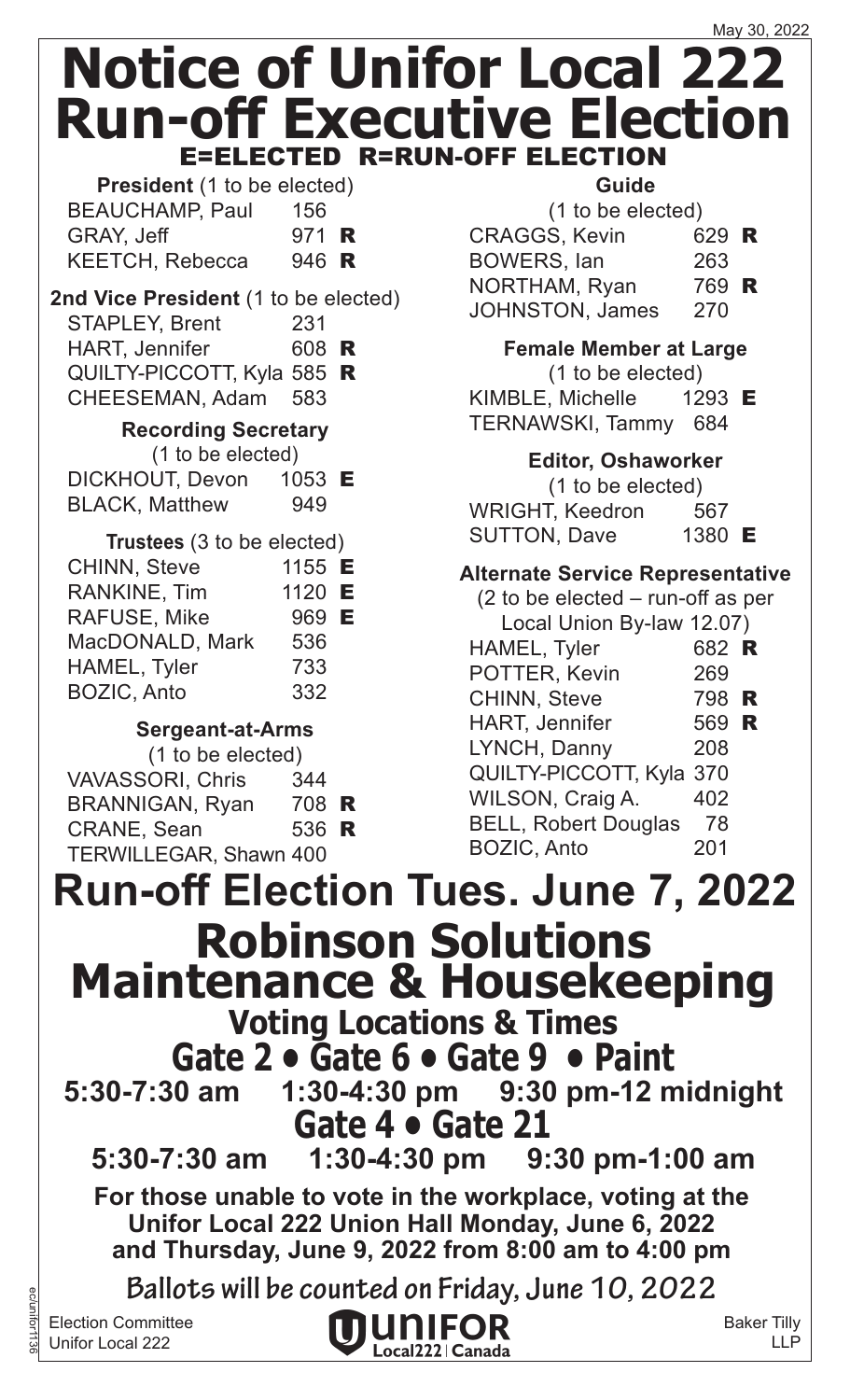**President** (1 to be elected) BEAUCHAMP, Paul 156 GRAY, Jeff 971 **R** KEETCH, Rebecca 946 R

### **2nd Vice President** (1 to be elected) STAPLEY, Brent 231

| <b>HART, Jennifer</b>      | 608 R |  |
|----------------------------|-------|--|
| QUILTY-PICCOTT, Kyla 585 R |       |  |
| CHEESEMAN, Adam 583        |       |  |

### **Recording Secretary**

(1 to be elected)

| DICKHOUT, Devon       | 1053 $E$ |
|-----------------------|----------|
| <b>BLACK, Matthew</b> | 949      |

| Trustees (3 to be elected) |        |  |
|----------------------------|--------|--|
| <b>CHINN, Steve</b>        | 1155 E |  |
| <b>RANKINE, Tim</b>        | 1120 E |  |
| <b>RAFUSE, Mike</b>        | 969 E  |  |
| MacDONALD, Mark            | 536    |  |
| HAMEL, Tyler               | 733    |  |
| <b>BOZIC, Anto</b>         | 332    |  |

### **Sergeant-at-Arms**

| (1 to be elected)             |       |  |
|-------------------------------|-------|--|
| <b>VAVASSORI, Chris</b>       | 344   |  |
| <b>BRANNIGAN, Ryan</b>        | 708 R |  |
| <b>CRANE, Sean</b>            | 536 R |  |
| <b>TERWILLEGAR, Shawn 400</b> |       |  |

### **Guide**

| (1 to be elected)      |       |  |
|------------------------|-------|--|
| <b>CRAGGS, Kevin</b>   | 629 R |  |
| <b>BOWERS, lan</b>     | 263   |  |
| NORTHAM, Ryan          | 769 R |  |
| <b>JOHNSTON, James</b> | 270   |  |
|                        |       |  |

**Female Member at Large** (1 to be elected) KIMBLE, Michelle 1293 E TERNAWSKI, Tammy 684

### **Editor, Oshaworker**

(1 to be elected) WRIGHT, Keedron 567 SUTTON, Dave 1380 E

### **Alternate Service Representative**

| $(2)$ to be elected – run-off as per |       |  |
|--------------------------------------|-------|--|
| Local Union By-law 12.07)            |       |  |
| HAMEL, Tyler                         | 682 R |  |
| POTTER, Kevin                        | 269   |  |
| <b>CHINN, Steve</b>                  | 798 R |  |
| <b>HART, Jennifer</b>                | 569 R |  |
| LYNCH, Danny                         | 208   |  |
| QUILTY-PICCOTT, Kyla 370             |       |  |
| WILSON, Craig A.                     | 402   |  |
| <b>BELL, Robert Douglas</b>          | 78    |  |
| <b>BOZIC, Anto</b>                   | 201   |  |
|                                      |       |  |

## **Signify Canada Voting in Boardroom 3:00 p.m. - 4:15 p.m. Run-off Election Wed. June 8, 2022**

**For those unable to vote in the workplace, voting at the Unifor Local 222 Union Hall Monday, June 6, 2022 and Thursday, June 9, 2022 from 8:00 am to 4:00 pm**

**Ballots will be counted on Friday, June 10, 2022**

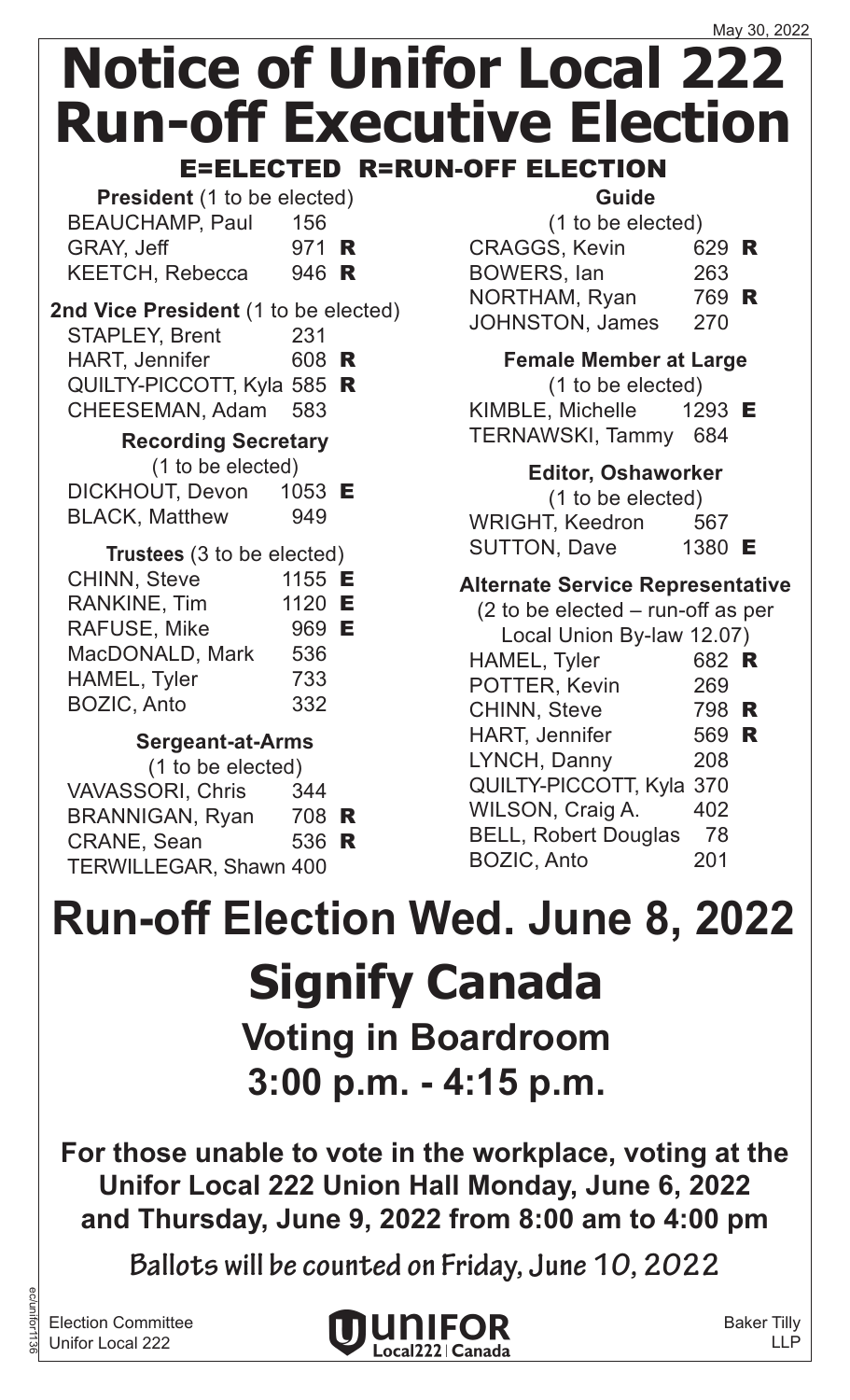### E=ELECTED R=RUN-OFF ELECTION

| <b>President</b> (1 to be elected) |       |  |
|------------------------------------|-------|--|
| <b>BEAUCHAMP, Paul</b>             | 156   |  |
| <b>GRAY, Jeff</b>                  | 971 R |  |
| <b>KEETCH, Rebecca</b>             | 946 R |  |

### **2nd Vice President** (1 to be elected)

| <b>STAPLEY, Brent</b>      | 231   |  |
|----------------------------|-------|--|
| <b>HART, Jennifer</b>      | 608 R |  |
| QUILTY-PICCOTT, Kyla 585 R |       |  |
| CHEESEMAN, Adam 583        |       |  |
|                            |       |  |

#### **Recording Secretary**

(1 to be elected)

| <b>DICKHOUT, Devon</b> | 1053 $E$ |
|------------------------|----------|
| <b>BLACK, Matthew</b>  | 949      |

| Trustees (3 to be elected) |        |  |
|----------------------------|--------|--|
| <b>CHINN, Steve</b>        | 1155 E |  |
| <b>RANKINE, Tim</b>        | 1120 E |  |
| <b>RAFUSE, Mike</b>        | 969 E  |  |
| MacDONALD, Mark            | 536    |  |
| HAMEL, Tyler               | 733    |  |
| <b>BOZIC, Anto</b>         | 332    |  |

### **Sergeant-at-Arms**

| (1 to be elected)       |       |  |
|-------------------------|-------|--|
| <b>VAVASSORI, Chris</b> | 344   |  |
| <b>BRANNIGAN, Ryan</b>  | 708 R |  |
| <b>CRANE, Sean</b>      | 536 R |  |
| TERWILLEGAR, Shawn 400  |       |  |

### **Guide**

| (1 to be elected) |                |
|-------------------|----------------|
|                   |                |
| 263               |                |
|                   |                |
| 270               |                |
|                   | 629 R<br>769 R |

### **Female Member at Large**

(1 to be elected)

KIMBLE, Michelle 1293 E TERNAWSKI, Tammy 684

### **Editor, Oshaworker**

(1 to be elected) WRIGHT, Keedron 567 SUTTON, Dave 1380 E

### **Alternate Service Representative**

| $(2)$ to be elected – run-off as per |       |  |
|--------------------------------------|-------|--|
| Local Union By-law 12.07)            |       |  |
| HAMEL, Tyler                         | 682 R |  |
| POTTER, Kevin                        | 269   |  |
| <b>CHINN, Steve</b>                  | 798 R |  |
| <b>HART, Jennifer</b>                | 569 R |  |
| LYNCH, Danny                         | 208   |  |
| QUILTY-PICCOTT, Kyla 370             |       |  |
| WILSON, Craig A.                     | 402   |  |
| <b>BELL, Robert Douglas</b>          | 78    |  |
| <b>BOZIC, Anto</b>                   | 201   |  |
|                                      |       |  |

## **Election Monday, June 6 AND Wednesday, June 8, 2022**

*Run-off election, if necessary, June 6 & 8, 2022*

## **St Marys Cement**

**Both Dates**

**7:00 a.m. - 8:00 a.m.**

**For those unable to vote in the workplace, voting at the Unifor Local 222 Union Hall Monday, June 6, 2022 and Thursday, June 9, 2022 from 8:00 am to 4:00 pm**

**Ballots will be counted on Friday, June 10, 2022**

Election Committee Unifor Local 222

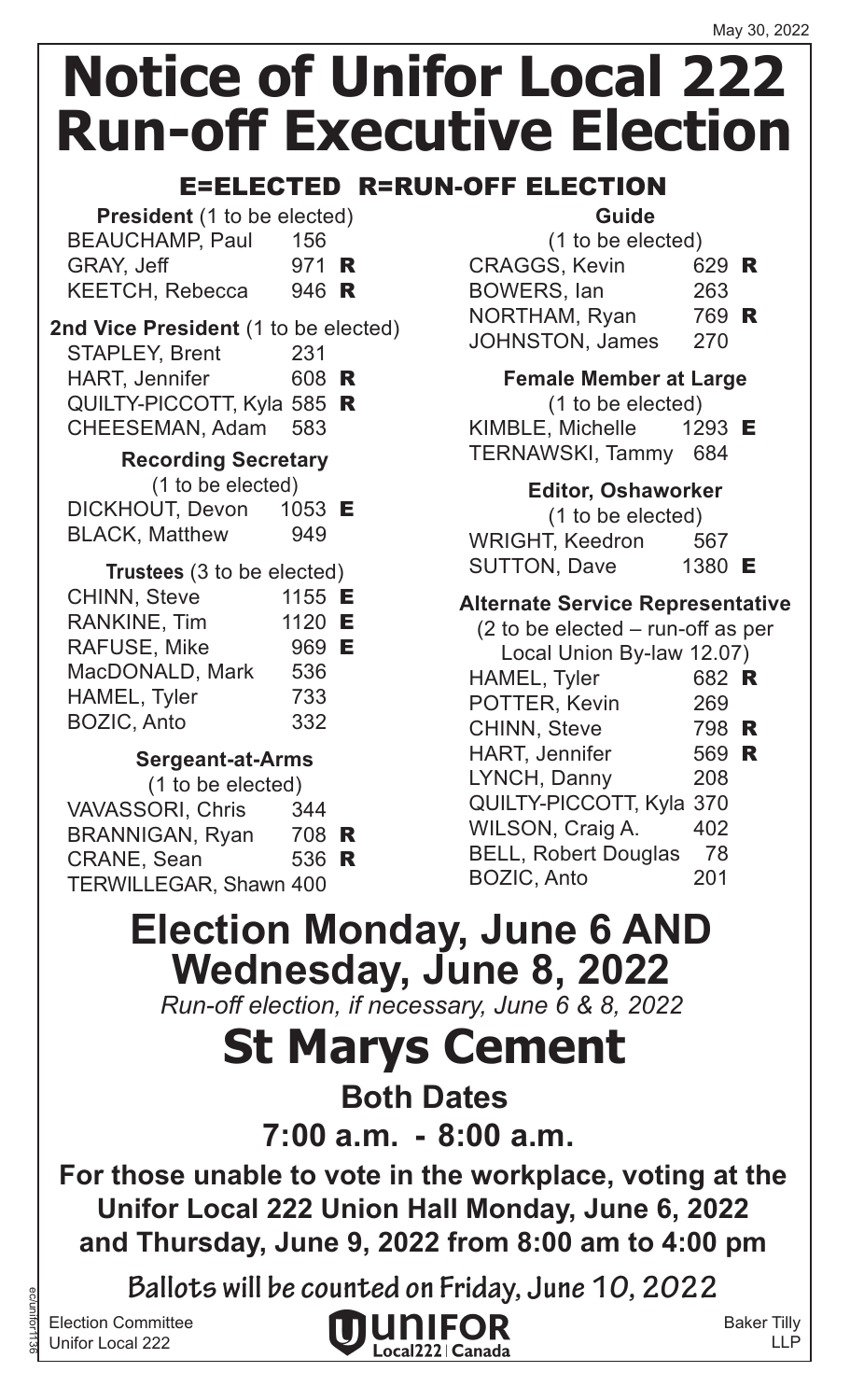| <b>President</b> (1 to be elected) |              |  |
|------------------------------------|--------------|--|
| <b>BEAUCHAMP, Paul</b>             | 156          |  |
| GRAY, Jeff                         | 971 <b>R</b> |  |
| <b>KEETCH, Rebecca</b>             | 946 R        |  |

#### **2nd Vice President** (1 to be elected) STAPLEY, Brent 231

- HART, Jennifer 608 R
- QUILTY-PICCOTT, Kyla 585 R CHEESEMAN, Adam 583

### **Recording Secretary**

- (1 to be elected)
- DICKHOUT, Devon 1053 E BLACK, Matthew 949

| Trustees (3 to be elected) |        |  |
|----------------------------|--------|--|
| <b>CHINN, Steve</b>        | 1155 E |  |
| RANKINE, Tim               | 1120 E |  |
| <b>RAFUSE, Mike</b>        | 969 E  |  |
| MacDONALD, Mark            | 536    |  |
| HAMEL, Tyler               | 733    |  |
| <b>BOZIC, Anto</b>         | 332    |  |

### **Sergeant-at-Arms**

| (1 to be elected)             |       |  |
|-------------------------------|-------|--|
| <b>VAVASSORI, Chris</b>       | 344   |  |
| <b>BRANNIGAN, Ryan</b>        | 708 R |  |
| <b>CRANE, Sean</b>            | 536 R |  |
| <b>TERWILLEGAR, Shawn 400</b> |       |  |
|                               |       |  |

### **Guide**

| (1 to be elected)      |       |  |
|------------------------|-------|--|
| <b>CRAGGS, Kevin</b>   | 629 R |  |
| <b>BOWERS, lan</b>     | 263   |  |
| NORTHAM, Ryan          | 769 R |  |
| <b>JOHNSTON, James</b> | 270   |  |
|                        |       |  |

**Female Member at Large**

(1 to be elected)

KIMBLE, Michelle 1293 E TERNAWSKI, Tammy 684

### **Editor, Oshaworker**

(1 to be elected) WRIGHT, Keedron 567 SUTTON, Dave 1380 E

### **Alternate Service Representative**

| $(2)$ to be elected – run-off as per |       |  |
|--------------------------------------|-------|--|
| Local Union By-law 12.07)            |       |  |
| HAMEL, Tyler                         | 682 R |  |
| POTTER, Kevin                        | 269   |  |
| <b>CHINN, Steve</b>                  | 798 R |  |
| <b>HART, Jennifer</b>                | 569 R |  |
| LYNCH, Danny                         | 208   |  |
| QUILTY-PICCOTT, Kyla 370             |       |  |
| WILSON, Craig A.                     | 402   |  |
| <b>BELL, Robert Douglas</b>          | 78    |  |
| <b>BOZIC, Anto</b>                   | 201   |  |
|                                      |       |  |

**TFT Global Voting Locations & Times Run-off Election Tues. June 7, 2022**

# **Gate 2 • Gate 6 • Gate 9 • Paint**<br>5:30-7:30 am 1:30-4:30 pm 9:30 pm-12 m

**5:30-7:30 am 1:30-4:30 pm 9:30 pm-12 midnight Gate 4 • Gate 21** 

**5:30-7:30 am 1:30-4:30 pm 9:30 pm-1:00 am For those unable to vote in the workplace, voting at the Unifor Local 222 Union Hall Monday, June 6, 2022 and Thursday, June 9, 2022 from 8:00 am to 4:00 pm**

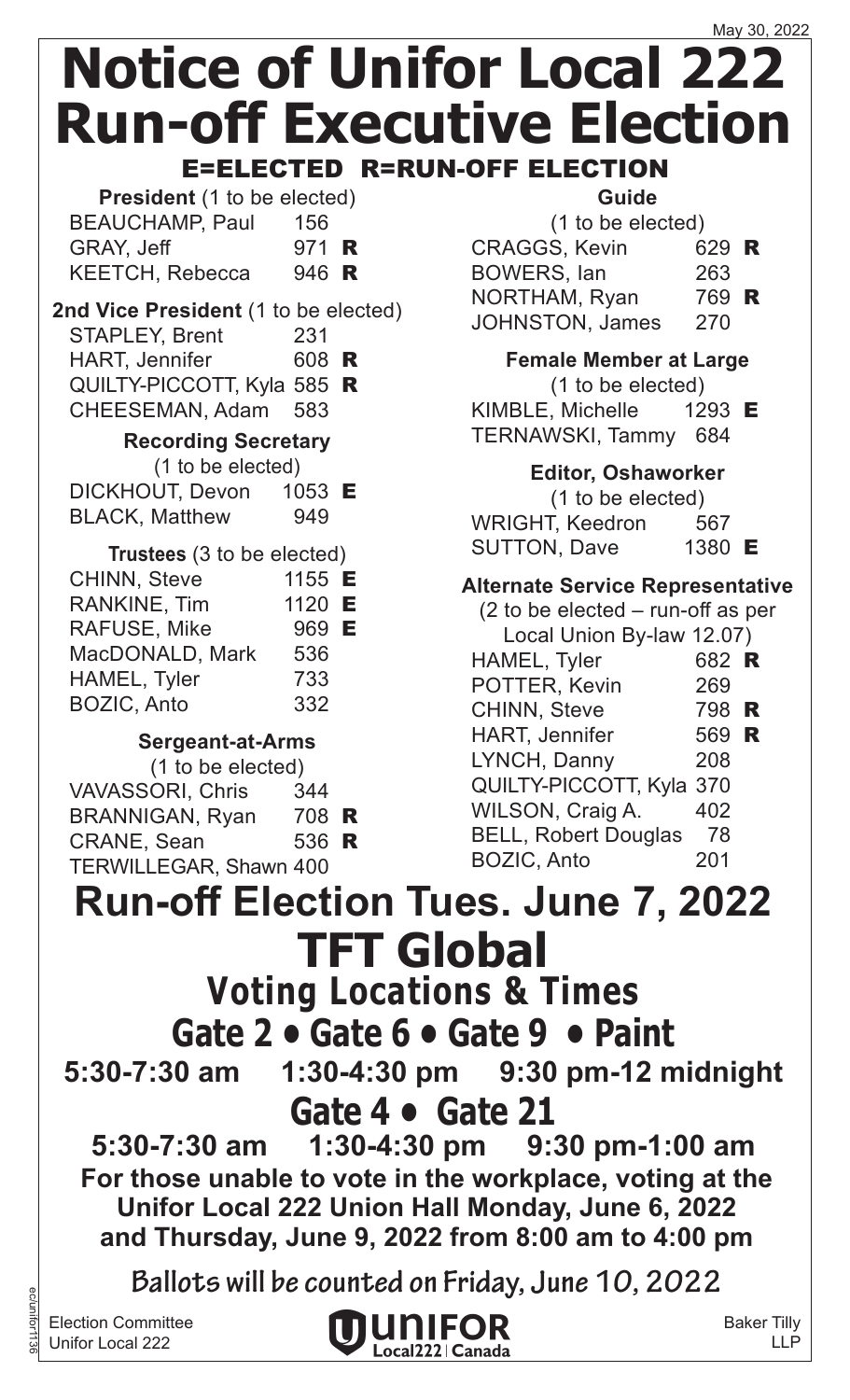### E=ELECTED R=RUN-OFF ELECTION

| <b>President</b> (1 to be elected) |              |  |
|------------------------------------|--------------|--|
| <b>BEAUCHAMP, Paul</b>             | 156          |  |
| <b>GRAY, Jeff</b>                  | 971 <b>R</b> |  |
| <b>KEETCH, Rebecca</b>             | 946 R        |  |

### **2nd Vice President** (1 to be elected)

| <b>STAPLEY, Brent</b>      | 231   |  |
|----------------------------|-------|--|
| <b>HART, Jennifer</b>      | 608 R |  |
| QUILTY-PICCOTT, Kyla 585 R |       |  |
| CHEESEMAN, Adam 583        |       |  |
|                            |       |  |

### **Recording Secretary**

(1 to be elected)

DICKHOUT, Devon 1053 E BLACK, Matthew 949

| Trustees (3 to be elected) |        |  |
|----------------------------|--------|--|
| <b>CHINN, Steve</b>        | 1155 E |  |
| RANKINE, Tim               | 1120 E |  |
| <b>RAFUSE, Mike</b>        | 969 E  |  |
| MacDONALD, Mark            | 536    |  |
| HAMEL, Tyler               | 733    |  |
| <b>BOZIC, Anto</b>         | 332    |  |

### **Sergeant-at-Arms**

| 344                           |
|-------------------------------|
| 708 R                         |
| 536 R                         |
| <b>TERWILLEGAR, Shawn 400</b> |
|                               |

### **Guide**

| (1 to be elected)                                         |       |          |
|-----------------------------------------------------------|-------|----------|
| <b>CRAGGS, Kevin</b>                                      | 629 R |          |
| <b>BOWERS, lan</b>                                        | 263   |          |
| $N$ $\cap$ $T$ $\cup$ $\wedge$ $\wedge$ $\wedge$ $\wedge$ | 700   | <b>D</b> |

NORTHAM, Ryan 769 R JOHNSTON, James 270

**Female Member at Large**

(1 to be elected)

KIMBLE, Michelle 1293 E TERNAWSKI, Tammy 684

### **Editor, Oshaworker**

(1 to be elected) WRIGHT, Keedron 567 SUTTON, Dave 1380 E

### **Alternate Service Representative**

| $(2 \text{ to be elected} - \text{run-off as per})$ |       |  |
|-----------------------------------------------------|-------|--|
| Local Union By-law 12.07)                           |       |  |
| HAMEL, Tyler                                        | 682 R |  |
| POTTER, Kevin                                       | 269   |  |
| <b>CHINN, Steve</b>                                 | 798 R |  |
| <b>HART, Jennifer</b>                               | 569 R |  |
| LYNCH, Danny                                        | 208   |  |
| QUILTY-PICCOTT, Kyla 370                            |       |  |
| WILSON, Craig A.                                    | 402   |  |
| <b>BELL, Robert Douglas</b>                         | 78    |  |
| <b>BOZIC, Anto</b>                                  | 201   |  |

## **Woodbridge Foam Run-off Election Thurs. June 9, 2022**

- **In-Plant Cafeteria: 6:00 a.m. - 7:30 a.m. 2:00 p.m. - 3:30 p.m.**
	- **10:00 p.m. - 11:30 p.m.**

**For those unable to vote in the workplace, voting at the Unifor Local 222 Union Hall Monday, June 6, 2022 and Thursday, June 9, 2022 from 8:00 am to 4:00 pm**